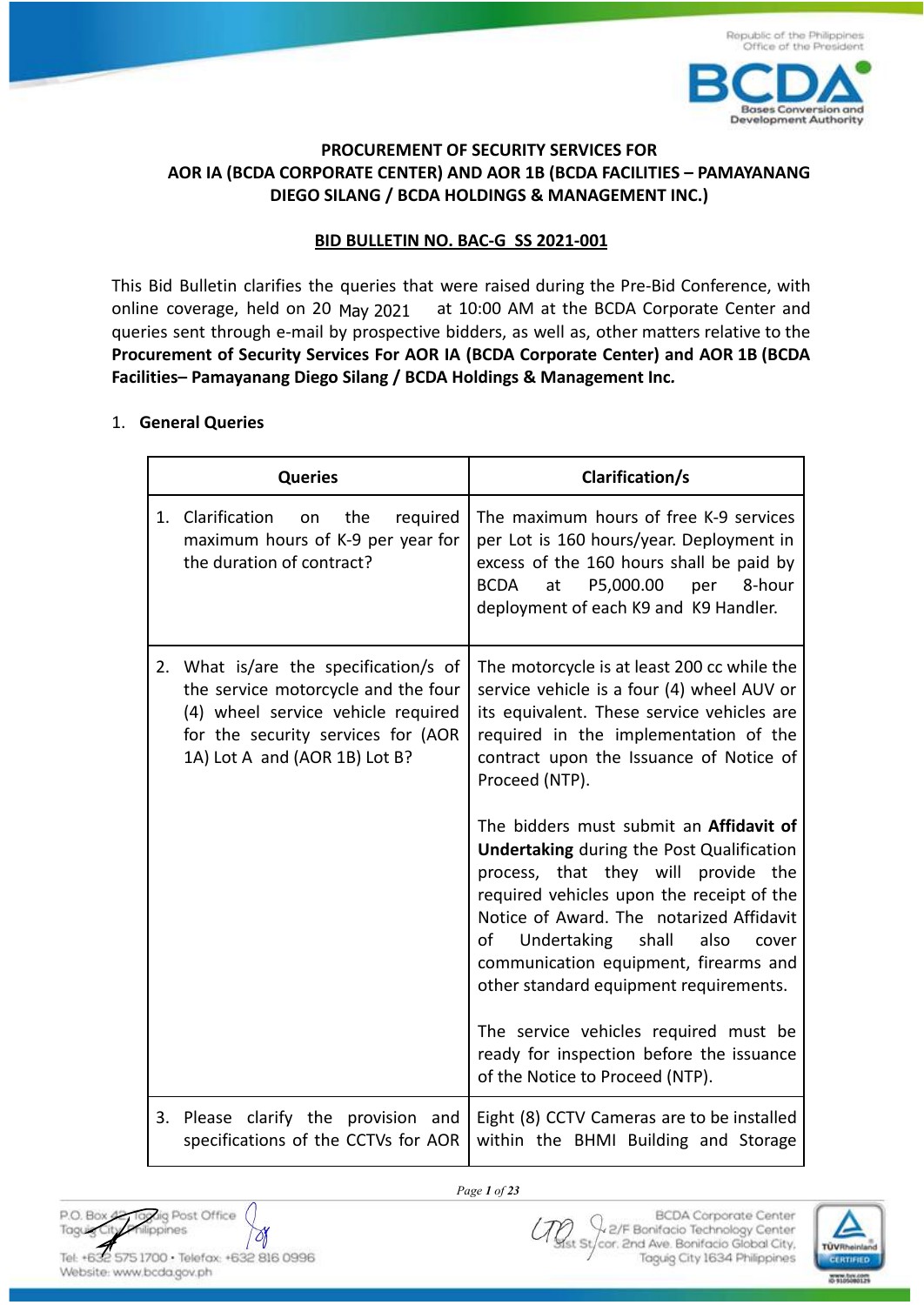| 1B. Will the CCTVs be controlled by<br>the BCDA IT Department? Will BCDA<br>own the CCTVs upon the expiration<br>of the contract?                                                           | Area with LAN connection to a CCTV<br>Set/Monitor at the Security Office, BCDA<br>Facilities - PDS/BHMI.                                                                                                                            |
|---------------------------------------------------------------------------------------------------------------------------------------------------------------------------------------------|-------------------------------------------------------------------------------------------------------------------------------------------------------------------------------------------------------------------------------------|
|                                                                                                                                                                                             | Eight (8)CCTV Cameras are to be installed<br>at the PDS Commercial Center and Parking<br>Area with LAN or IP connection to a CCTV<br>Set/Monitor at the Security Office, BCDA<br>Facilities - PDS/BHMI.                             |
|                                                                                                                                                                                             | The CCTV System shall be for the use of<br>the Security Agency in the performance of<br>their duties. The ICT Department of BCDA<br>shall not have control and supervision<br>over the CCTV operations of the Security<br>Agencies. |
|                                                                                                                                                                                             | The CCTV Systems shall be returned to the<br>winning bidder (Security Agency) upon<br>the expiration of its contract.                                                                                                               |
| 4. Are we going to follow the mandate<br>of the DOLE Department Order No.<br>150-16<br>setting<br>the<br>standard<br>administrative fee of not less than<br>20% of the total contract cost? | Per the TOR, the bidders must adhere to<br>the PADPAO Wage Order No. NCR-22 and<br>DOLE Department Order No. 150-16,<br>setting the administrative fee of not less<br>than 20% of the total contract cost.                          |
| 5. If we bid for Lot A and Lot B, will we<br>financial<br>submit<br>separate<br>bid<br>proposals for the two (2) lots?                                                                      | For clarity, the prospective bidders should<br>submit a separate financial bid proposal<br>for each lot.                                                                                                                            |
| do we submit the Single<br>6. How<br>Largest Completed Contract (SLCC) if<br>we will bid for Lot A and Lot B?                                                                               | For bidders who will bid for either Lot A<br>OR Lot B, bidders will submit a document<br>of one (1) completed contract as SLCC,<br>equivalent to at least 50% of the ABC.                                                           |
|                                                                                                                                                                                             | For bidders who bid for Lot A AND Lot B,<br>bidders will submit a document of one (1)<br>completed contract as SLCC, equivalent to<br>at least 50% of the total ABC of Lot A and<br>Lot B which is <b>P10,403,460.00.</b>           |

P.O. Box Praguig Post Office  $\forall$ 

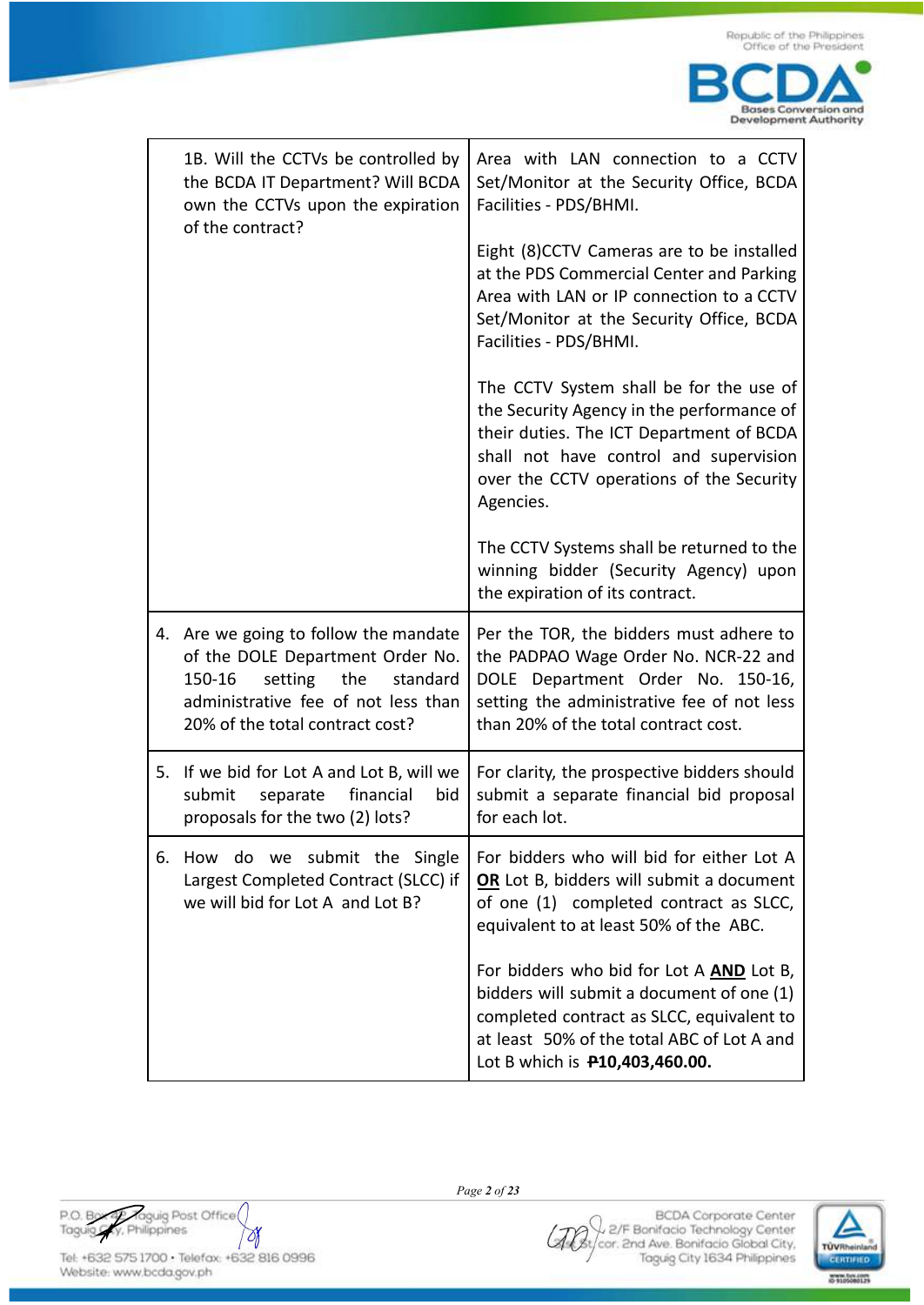| 7. Are we supposed to submit<br>supporting documents with our<br>bidding documents?                                  | BAC-G simplifies the required documents<br>during the submission of<br>eligibility<br>requirements, technical, and financial<br>proposals. Only mandatory requirements<br>and documents are needed for the<br>submission of bid proposals as indicated<br>in Section VIII of the Bidding Documents<br>and Annex A of this Bid Bulletin. The<br>other supporting documents are required<br>during the<br>presented<br>be<br>post<br>to<br>qualification, as indicated in the Technical<br>Specifications Compliance Form in Section<br>VII of the Bidding Documents.                                                                                                                                                                                                                                                                                                   |
|----------------------------------------------------------------------------------------------------------------------|-----------------------------------------------------------------------------------------------------------------------------------------------------------------------------------------------------------------------------------------------------------------------------------------------------------------------------------------------------------------------------------------------------------------------------------------------------------------------------------------------------------------------------------------------------------------------------------------------------------------------------------------------------------------------------------------------------------------------------------------------------------------------------------------------------------------------------------------------------------------------|
| Do we need to submit all<br>8.<br>required documents per the<br><b>Bidding Document?</b>                             | Bidders need to submit all documents<br>required per the Bidding Documents to<br>avoid disqualification for this project.<br>They are encouraged to put tabs to<br>organize bid documents upon submission.                                                                                                                                                                                                                                                                                                                                                                                                                                                                                                                                                                                                                                                            |
| <b>Other Queries/Clarifications</b>                                                                                  |                                                                                                                                                                                                                                                                                                                                                                                                                                                                                                                                                                                                                                                                                                                                                                                                                                                                       |
| 1. Can bidders purchase the<br>bid<br>the<br>bid<br>documents,<br>pay<br>and<br>performance securities, etc. online? | may purchase the<br><b>Bidders</b><br>bidding<br>documents, pay the bid security, and<br>performance security online<br>using a<br>bank-to-bank fund transfer<br>method.<br>Interested bidders shall inform BAC-G via<br>email that it chooses to transact the<br>online.<br>aforementioned<br>BAC-G<br>will<br>coordinate with the bidder and provide<br>the necessary steps and procedures to be<br>followed in paying online. Once online<br>payment is verified, BCDA shall issue an<br>Official Receipt (OR) and email a scanned<br>copy of the OR to the bidder, which it<br>shall acknowledge upon receipt of the<br>scanned OR. The Bidder can claim the<br>original copy of the OR from the BCDA<br>cashier during regular business hours<br>afterwards.<br>The bidder must include a copy of the<br>(scanned) OR in the submission of its bid<br>documents. |

P.O. Box A. Taguig Post Office  $\forall$ 



Tel: +632 575 1700 · Telefax: +632 816 0996 Website: www.bcda.gov.ph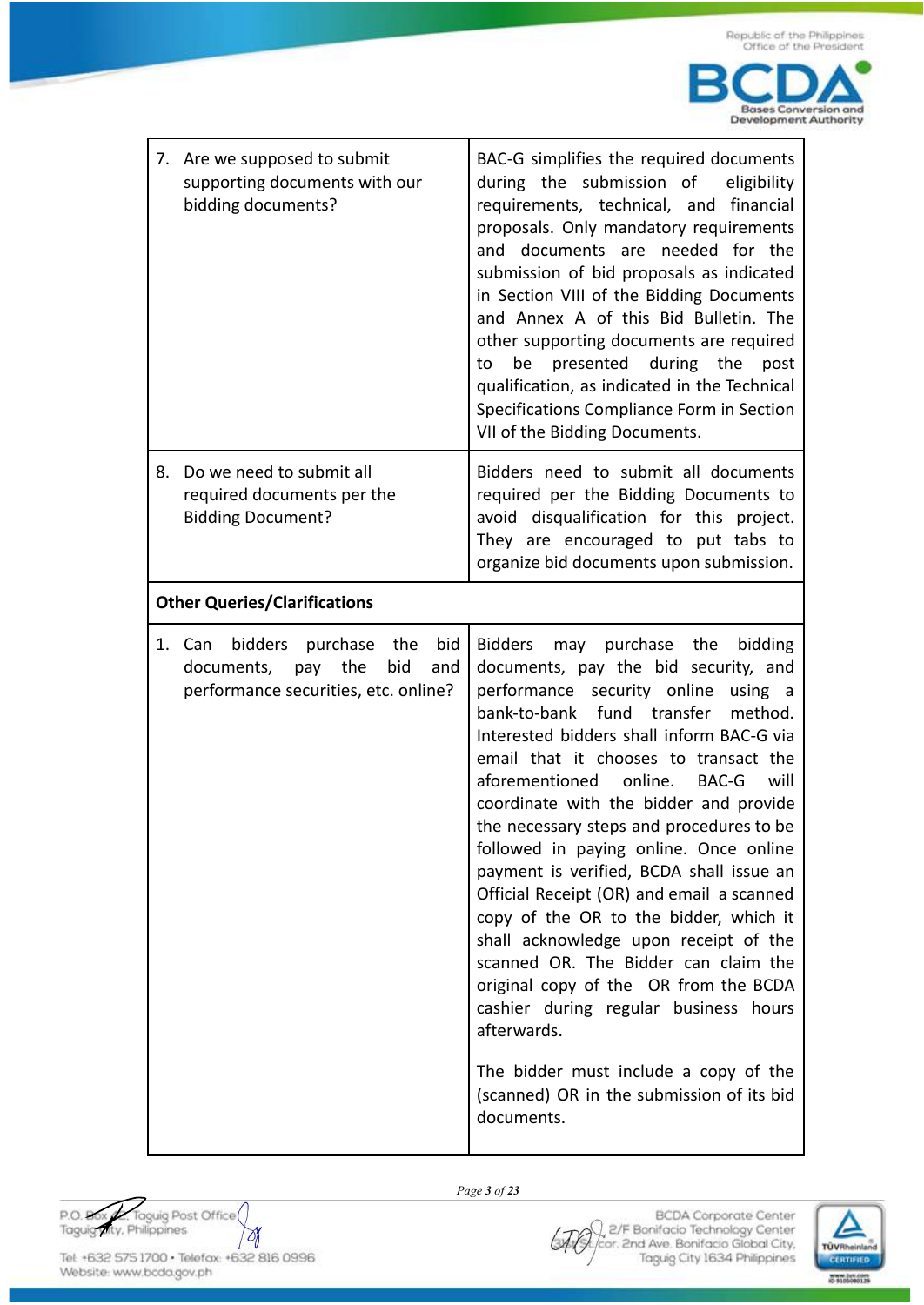

| 2. | How safe are the bid documents<br>from viruses once they are opened<br>during the bid opening?          | BCDA is following a strict health protocol<br>and has put in place a disinfection<br>procedure/area to disinfect all external<br>documents. Thus, BCDA assures the<br>bidders that the Bid Documents are safe<br>during the Bid Opening.                                                                                                                                                                                                                                        |
|----|---------------------------------------------------------------------------------------------------------|---------------------------------------------------------------------------------------------------------------------------------------------------------------------------------------------------------------------------------------------------------------------------------------------------------------------------------------------------------------------------------------------------------------------------------------------------------------------------------|
|    | 3. Can the bidders be provided with<br>the QR Code for easy access to<br>the building premises of BCDA? | Yes. Kindly scan the prescribed QR<br>Code below:<br><b>SCAN THE CODE</b><br>and accomplish the<br><b>Health Declaration Form</b><br>Upon scanning, please fill-up the Health<br>Declaration Form: (a sample form is<br>shown below)<br><b>@ 10%E</b><br>11:02 AM<br>Sonifacio technology cente<br><b>Health Declaration</b><br>Form<br>* Required<br>ELLIGII SOQLASS<br>Your email<br>O Option 1<br>Next<br>Request edit access<br>Never submit pesswords through Google Forms |
| 4. | will<br>BAC-G<br>conduct<br>the<br>How<br>post-qualification during the MECQ/<br>GCQ?                   | The BAC-TWG and representatives shall<br>conduct the post-qualification activities<br>provided under the Revised IRR of RA<br>9184 and GPPB Resolutions with utmost<br>care and mindful of all the precautionary<br>measures and health safety protocols that<br>the government enjoins to be observed.<br>The TWG will conduct validation<br>of                                                                                                                                |

P.O. Box of Taguig Post Office  $\forall$ 

Website: www.bcda.gov.ph

*Page 4 of 23*

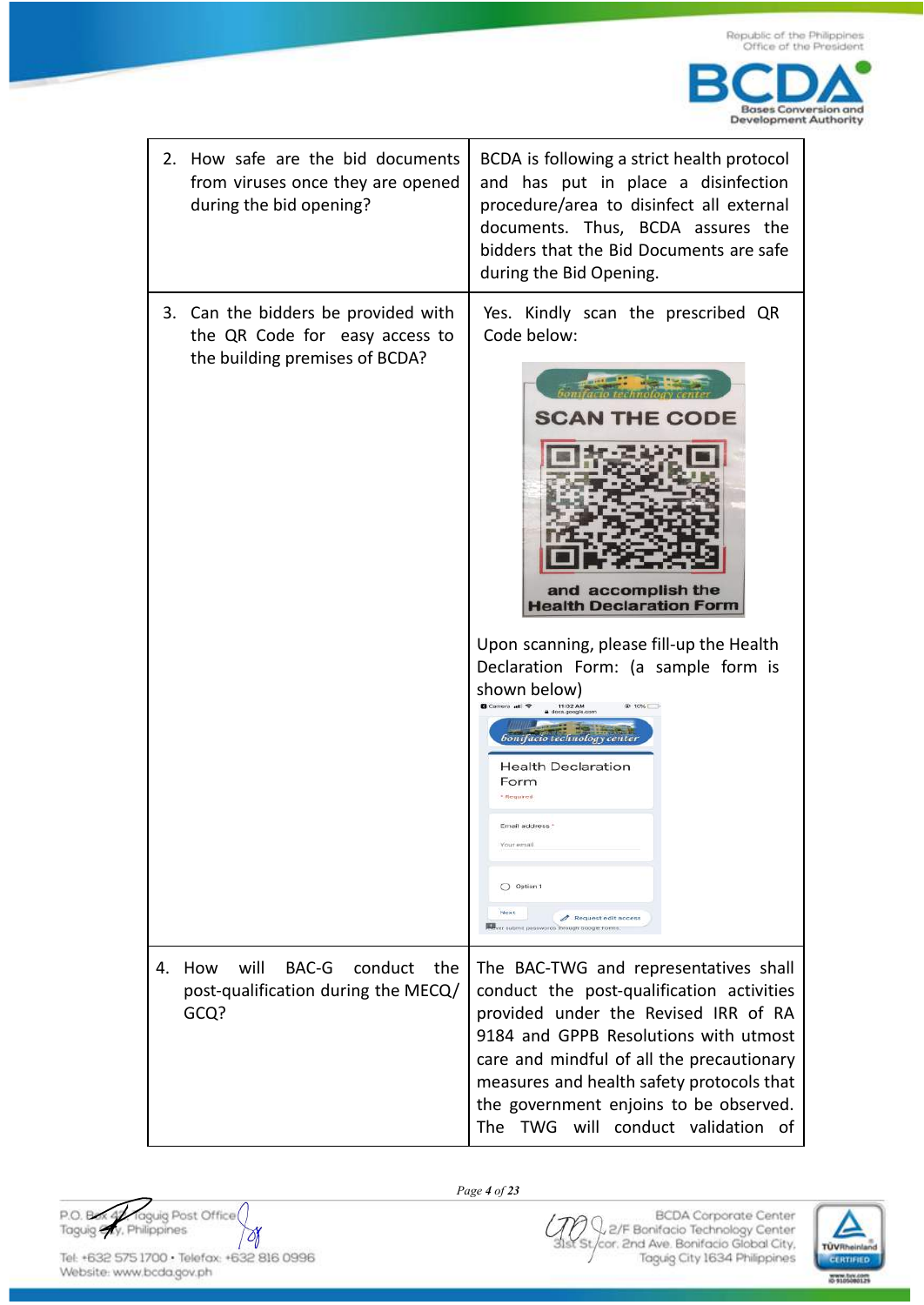

| documents in the bidder's place of<br>business or conduct interviews with the<br>key officers of the bidder via video<br>conferencing. For this purpose, the<br>bidder shall submit the email addresses<br>of its concerned officers and managers to<br>be interviewed prior to the<br>post<br>qualification.                                                                |
|------------------------------------------------------------------------------------------------------------------------------------------------------------------------------------------------------------------------------------------------------------------------------------------------------------------------------------------------------------------------------|
| Also, the bidder must ensure that the<br>original copies of the bid documents<br>submitted to BCDA shall be disinfected<br>prior to its inspection by the BAC-G. The<br>bidder shall prepare and reserve a well-<br>ventilated and spacious room, making<br>social and physical distancing possible,<br>where the inspection of the said original<br>documents will be held. |
| Finally, BAC-G TWG/representatives and<br>bidder's representatives are enjoined to<br>wear a facial mask, in good health<br>condition, and maintain physical distance<br>during the post qualification process.                                                                                                                                                              |

## 2. **Clarifications**

a. The Approved Budget for the Contract (ABC) for this Project is inclusive of government taxes, charges,and fees, **for the first year only**, as shown in the table below. Bids received in excess of the ABC shall be automatically rejected at bid opening.

| Lot          | <b>AOR</b>                                | ABC for the $1st$ Year (in Php) |
|--------------|-------------------------------------------|---------------------------------|
| <b>LOT A</b> | <b>AOR 1A - BCDA Corporate Center</b>     | P5,201,730.00                   |
| LOT B        | <b>AOR 1B - BCDA Facilities BMHI/ PDS</b> | P5,201,730.00                   |
|              | <b>TOTAL ABC</b>                          | P10,403,460.00                  |

*Reference: Wage Order No. NCR 22*

b. A complete set of Bidding Documents may be acquired by interested Bidders at the BCDA Corporate Center located at 2<sup>nd</sup> Floor Bonifacio Technology Center, 31<sup>st</sup> St. cor. nd Avenue, Bonifacio Global City, Taguig City starting **12 May 2021 up to 03 June**

Box 42, Taguig Post Office Taguig City, Philippines Ŋ

Tel: +632 575 1700 · Telefax: +632 816 0996 Website: www.bcda.gov.ph

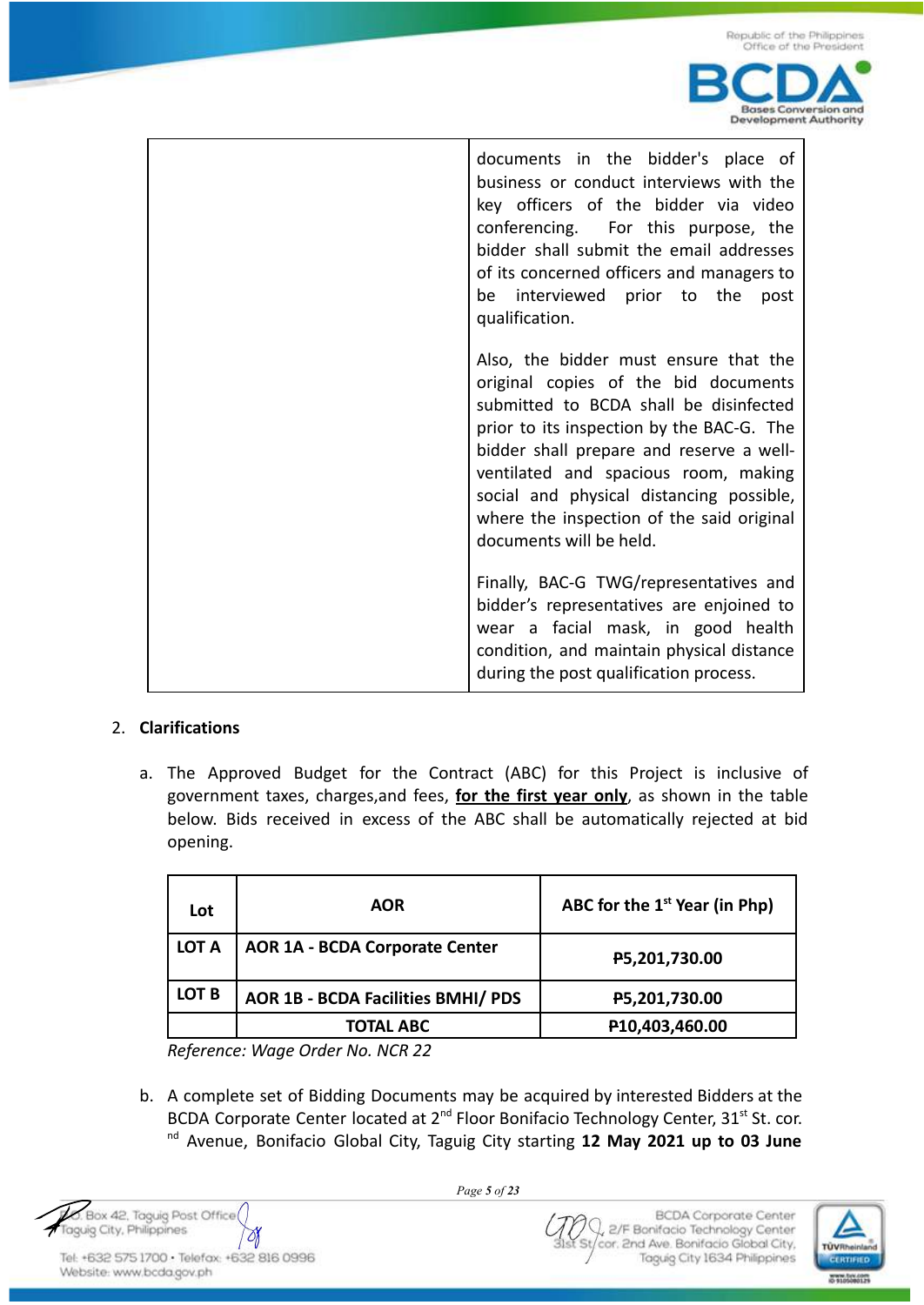

**2021 from 8:00 AM to 3:00 PM** except Saturdays, Sundays and Holidays**,** and **09:00 AM on 03 June 2021,** upon payment of an applicable fee for the bidding documents, pursuant to the latest Guidelines issued by the GPPB, as follows:

| Lot | <b>Cost of Bidding Documents</b> |
|-----|----------------------------------|
|     | 10,000                           |
|     | 10,000                           |

In case an interested bidder intends to bid for both lots, the cost of the bidding documents is Php10,000.00.

- c. The bidders must be registered with PhilGEPS under Platinum Membership or submit Class "A" Documents, otherwise the bidders will be rated failed which shall result in declaring them as "ineligible".
- e. The bid documents can be accessed from the PhilGEPS and BCDA websites.
- e. Submit the (FORM SF-G&S-19A) Statement of ALL Ongoing Government and Private Contracts, including contracts awarded but not yet started, if any, whether similar or not similar in nature and complexity to the contract to be bid.

The Statement of All Ongoing Contracts shall indicate, for each contract, the following:

- 1. name of the contract;
- 2. date of the contract;
- 3. contract duration
- 4. owner's name and address;
- 5. kinds of Goods;
- 6. amount of contract and value of outstanding contracts; and
- 7. date of delivery.

The requirement for the "Statement of all Ongoing Contracts" is merely a "statement/list" of all ongoing contracts. It refers to a list to be made by the bidder relative to all of its ongoing government and private contracts, and not the actual submission of the physical NOA, NTP or Contracts. d. The bid documents can be<br>
e. Submit the (FORM SF-G&<br>
Contracts, including contra<br>
not similar in nature and c<br>
The Statement of All O<br>
following:<br>
1. name of th<br>
2. date of the<br>
3. contract di<br>
4. owner's na<br>
5. kinds o

- f. The (FORM SF-G&S-19B) Statement of One (1) COMPLETED government and/or private contract similar in nature supported with any of the following documents: (in accordance with Clause 5.4 of the BDS):
	- 1. End User's Acceptance; **Or**
	- 2. Sales Invoice; **Or**

Taquio Post Office **PO Box** Taquia ilippines O) Tel: +632 575 1700 · Telefax: +632 816 0996

Website: www.bcda.gov.ph

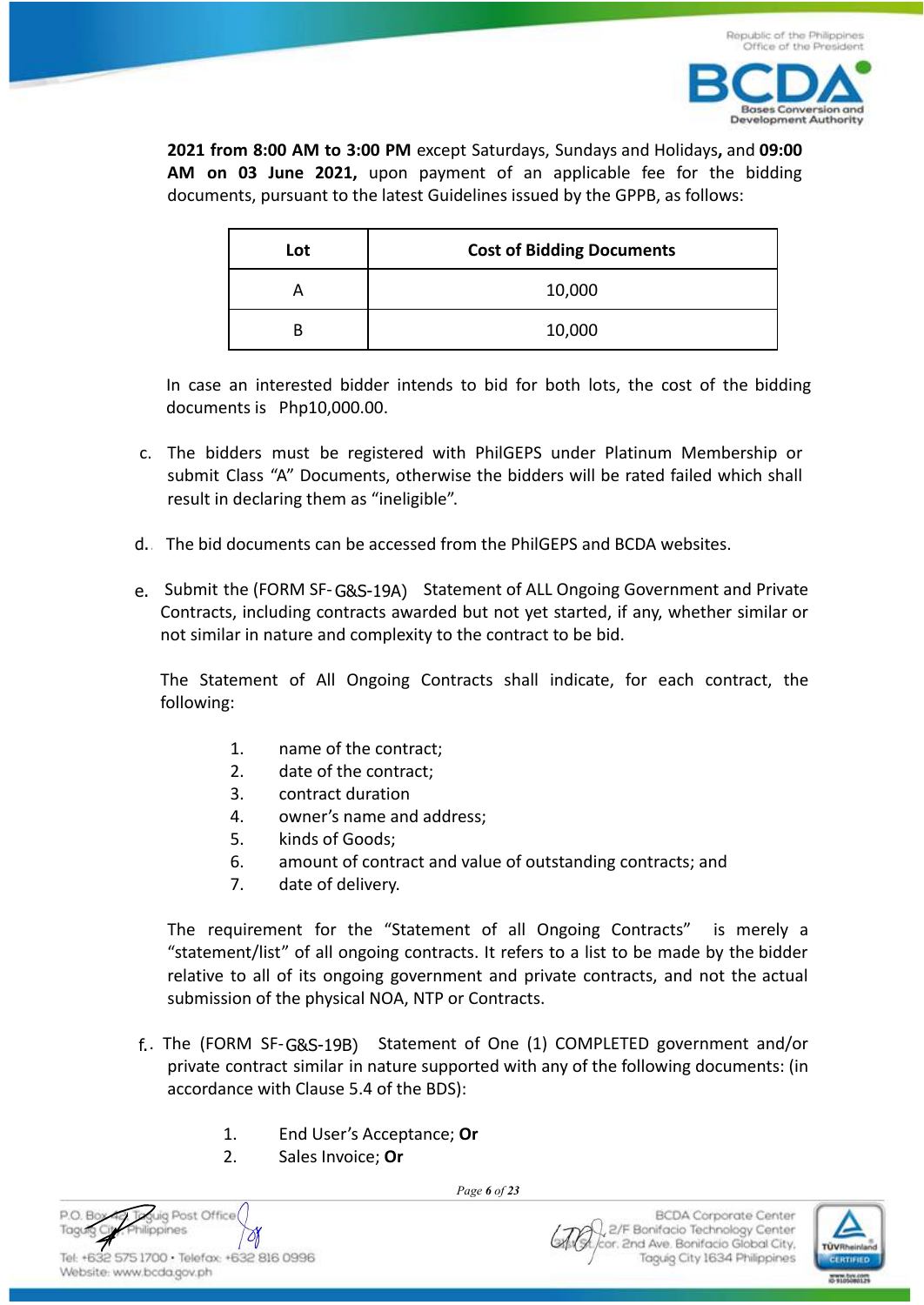

3. Official Receipt of the last payment received.

One (1) completed contract of similar nature whose contract amount is at least 50% of the ABC, is acceptable.

- g. The bidders must follow and be guided by the checklist of requirements (Annex A) as discussed during the pre-bid conference. The bidders must also use the revised forms of the 1) Ongoing and Completed Contracts and 2) Statement of Single Largest Completed Contract.\* These are all attached herewith as *Annex B.*
- h. A bid bulletin would be posted in PhilGEPS and BCDA website on 27 May 2021. However, only those who purchased the bidding documents are entitled to directly receive a copy of the Bid Bulletin by email.
- $i.$  Only those bidders who purchased the bid documents are allowed to submit their bids.
- l. The computation of the Bid Security shall be based on the Approved Budget for the Contract (ABC).
- $k<sub>k</sub>$ . The bidders may submit a notarized Bid Securing Declaration in lieu of other forms of Bid Security, up to the post qualification. It is important to note, however, that although the Bid Securing Declaration does not require cash, its enforcement shall include automatic blacklisting and payment of certain fines in the event that the bidder violates any of the conditions set forth in the bidding documents. i.<br>j.<br>k.<br>l.
- 1. NFCC Computation shall be based on the audited Financial Statements for the year 2020, using the computation provided in the Instruction to Bidders, and should be at least equivalent to the ABC.
- m. The bidders are requested to use tabs in compiling their bid documents for quick and easy identification and verification.

| <b>Activity</b>                                                | Date / Time*           |
|----------------------------------------------------------------|------------------------|
| 1. Pre-bid Conference                                          | 20 May 2021            |
| 2. Last day of issuance of Supplemental Bid<br><b>Bulletin</b> | 27 May 2021            |
| 3. Deadline of the Submission of Bids                          | 09:00AM, 03 June 2021  |
| 4. Opening of Bids                                             | 10:00 AM, 03 June 2021 |

n. Please be guided by the schedule of bidding activities, as shown in the table below:

Post Office PO BO nes A O)

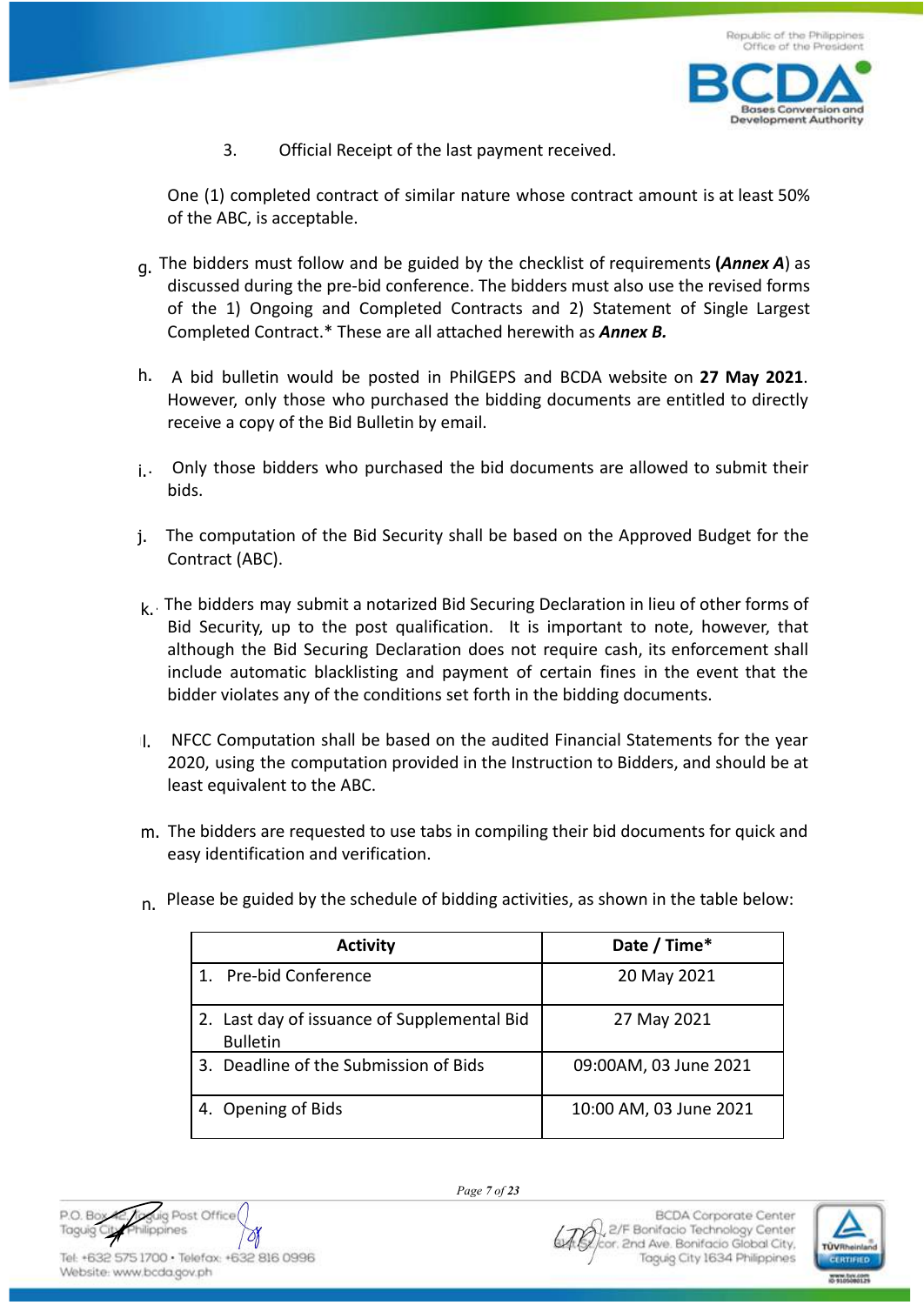**Bases Conversion and Development Authority** 

| 5. Detailed Bid Evaluation of Proposals                | 04 June 2021               |  |
|--------------------------------------------------------|----------------------------|--|
| 6. Presentation of Detailed Evaluation of              | 07 June 2021               |  |
| <b>Bid Proposals</b>                                   |                            |  |
| 7. Sending of Letter to the Bidder with LCD            | 07 June 2021               |  |
| advising them on the conduct of Post                   |                            |  |
| Qualification                                          |                            |  |
| 8. Post Qualification                                  | 08-09 Junel 2021           |  |
| 9. Deliberation of Results of the Post<br>11 June 2021 |                            |  |
| Qualification                                          |                            |  |
| 10. Issuance of BAC-G Recommendation (                 | On or before 14 June 2021* |  |
| based on Results of Post Qualification)                |                            |  |
| 11. Issuance of Notice of Award                        | On or before 14 June 2021* |  |
|                                                        |                            |  |
| 12. Issuance of Notice to Proceed                      | On or before 19 June 2021* |  |
|                                                        |                            |  |

\**subject to change*

### 3. **Reminders**

- a. To avoid disqualification, please comply with the eligibility requirements, technical proposal, and financial bid requirements, as indicated in the Bidding Documents and Bid Bulletin/s issued for this project. The causes for disqualification have been presented during the Pre-bid Conference for the interested bidders to become aware of the guidelines for the **Procurement of Security Services For AOR IA (BCDA Corporate Center) and AOR 1B (BCDA Facilities– Pamayanang Diego Silang / BCDA Holdings & Management Inc***.*
- b. BCDA adheres to the "No-Contact Rule". All clarifications shall be made in writing and addressed to the BAC-G Secretariat.
- c. Visiting or calling the members of the BAC-G, the TWG, the Secretariat or anyone working for BCDA is not allowed and will not be entertained.
- d. Dates, in the absence of any qualifications, are meant to be calendar days. Calendar days include Saturdays, Sundays and Holidays.
- e. The deadline for the submission of bids is **on 03 June 2021 at 09:00 AM** at the BCDA Central Receiving and Releasing Area (CRRA) located at the  $2<sup>nd</sup>$  Floor Bonifacio Technology Center,  $31^{st}$  St. cor.  $2^{nd}$  Avenue, Bonifacio Global City, Taguig City. The computer system clock, set at Philippine Standard Time (PhST), shall be used as a reference in determining the time for the submission of bids. Hence, participating bidders are advised to synchronize their timepieces with the said computer system clock. **Late bids or those submitted after 09:00 AM on 03 June 2021 shall not be accepted.**

*Page 8 of 23*

**BCDA Corporate Center** 2/F Bonifacio Technology Center cor. 2nd Ave. Bonifacio Global City, Taguig City 1634 Philippines

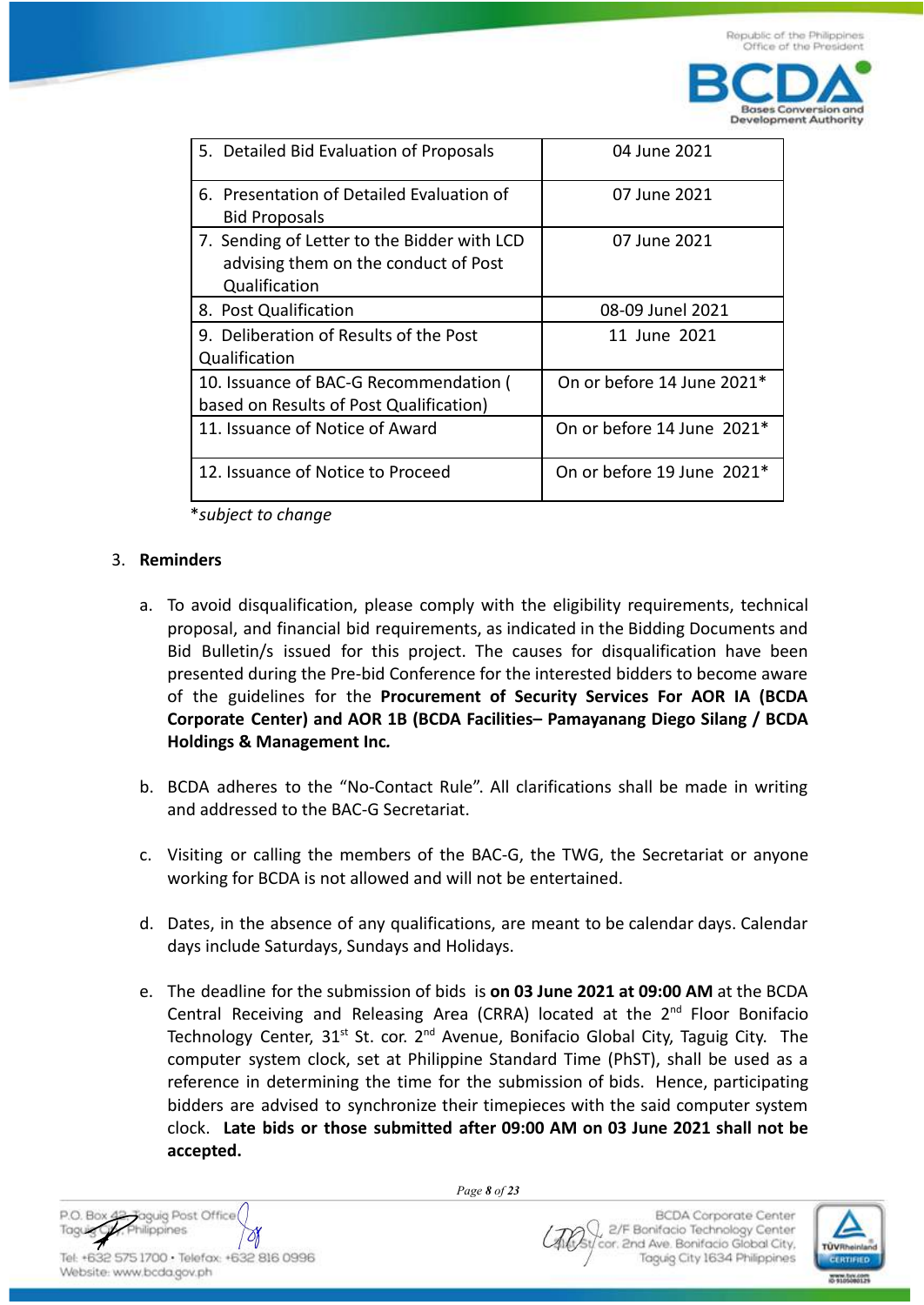

Bidders may submit their eligibility documents days ahead of the deadline for submission in order to avoid late submission.

- f. **Bid opening shall be at 10:00 AM on 03 June 2021** at the **BCDA Corporate Center, 2nd Floor Bonifacio Technology Center, 31st St. cor. 2nd Avenue, Bonifacio Global City, Taguig City** and via Video Conferencing through Google Meet. Bids will be opened in the presence of the Bidders. Although the bidders' attendance during the Opening of Bids is not compulsory, it is advised that bidders send their representative to assist the BAC-G and answer clarifications, if any.
- g. Each and every page of the Bid Form must be appropriately signed by the bidder or the bidder's authorized representative. The authorization should also be attached. Failure to do so shall be a ground for the rejection of the Bid.
- h. All licenses, permits and other required clearances should be valid at the time of the submission of bids, Post-Qualification Evaluation, and signing of the contract
- i. The BAC-G expects the bidders to exercise due diligence in going through the bidding documents so that they can prepare their bids intelligently.
- j. The following documents are required to be NOTARIZED, which should be duly sworn to and include complete information on the PTR No., MCLE No., Authority or Commission Number, etc. of the Notary Public:
	- 1. Omnibus Sworn Statement (Revised) (**Annex C**)
	- 2. Bidder's Representative Authorization (as provided in Paragraph 2 of the Omnibus Sworn Statement)
	- 3. Bid Securing Declaration (**Annex D**)
- k. Per the 6th Edition of the Philippine Bidding Documents, the bidders must submit the BId Form for the Procurement of Goods (**Annex E**).
- l. BCDA reserves the right to waive minor defects in forms and requirements as long as they do not affect the genuineness and authenticity of the documents submitted.
- m. BCDA reserves the right to accept or reject any bid, to annul the bidding process, and to reject all bids at any time prior to contract award, without thereby incurring any liability to the affected bidder or bidders.

## **Please be reminded that all queries after the release of this Bid Bulletin will not be entertained.**

All provisions, conditions and statements in the bidding documents inconsistent with this Bid Bulletin are either modified or rendered ineffective, as the case may be.



*Page 9 of 23*

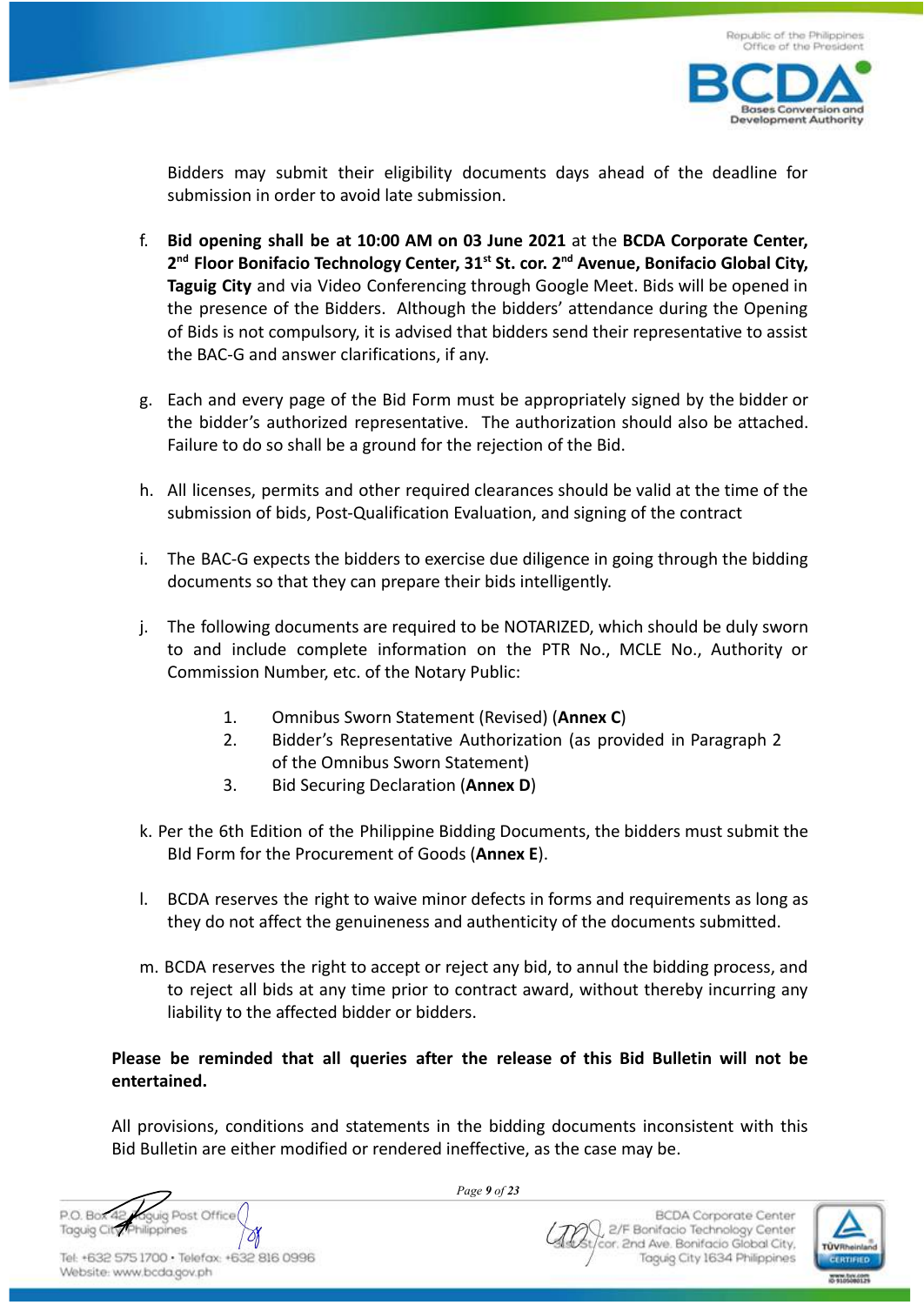



**Issued on 27 May 2021.**

**BIDS AND AWARDS COMMITTEE FOR GOODS**

**ARREY A. PEREZ Chairperson** 

 $\triangledown$ 

P.O. Box 42, Taguig Post Office<br>Taguig City, Philippines

Tel: +632 575 1700 · Telefax: +632 816 0996 Website: www.bcda.gov.ph

*Page 10 of 23*

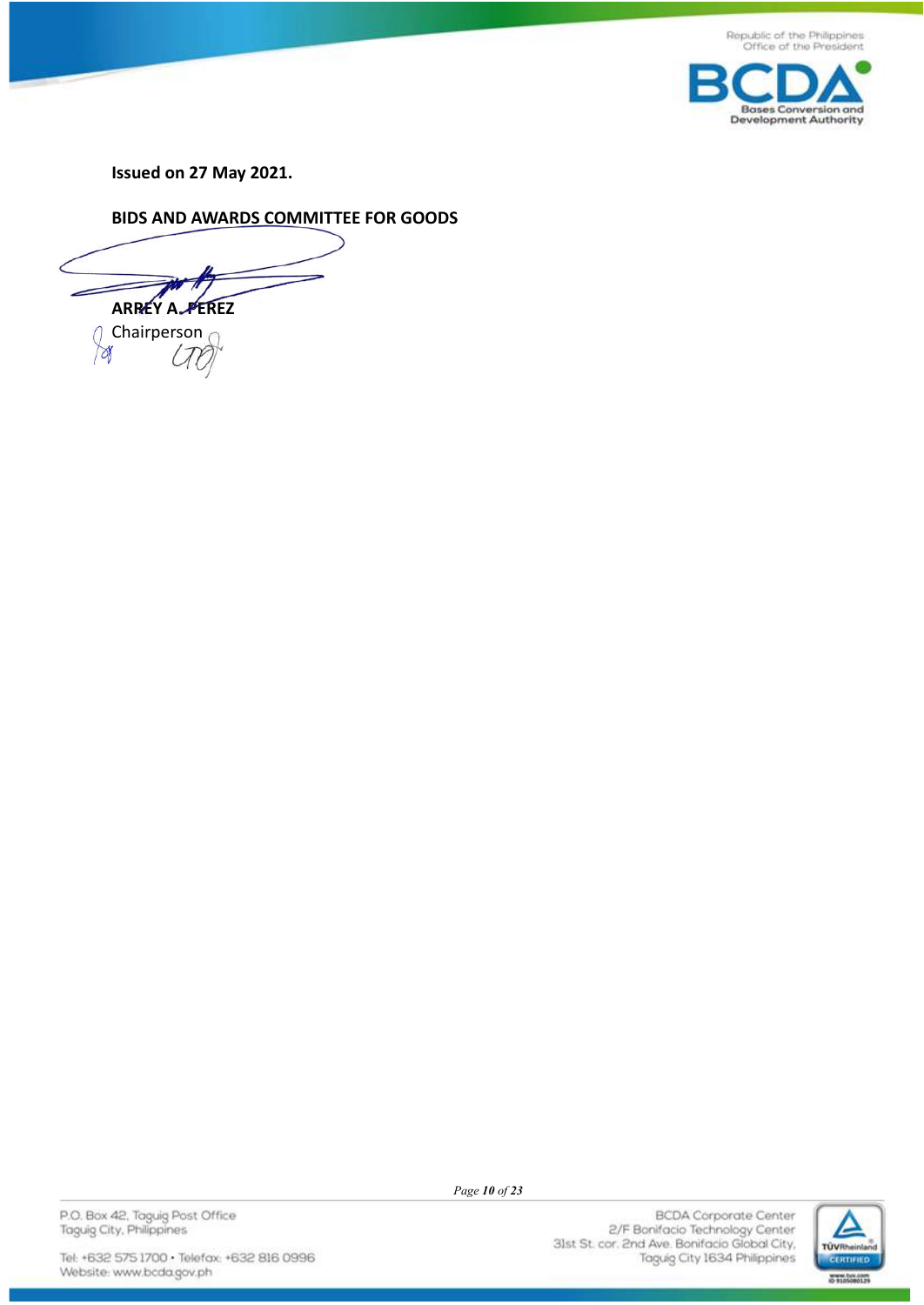

### **ANNEX A**

### **CHECKLIST OF REQUIREMENTS**

Each and every page of the Bid Form, including the Schedule of prices, under Section VIII hereof, shall be signed (full signature) by the duly authorized representative/s of the Bidder. Failure to do so shall be a ground for the rejection of the bid. They must be PROPERLY TABBED, as follows:

| <b>ELIGIBILITY AND TECHNICAL COMPONENT</b><br>(First Envelope) |                                                                                                                                                                                                                                                                                                            |  |
|----------------------------------------------------------------|------------------------------------------------------------------------------------------------------------------------------------------------------------------------------------------------------------------------------------------------------------------------------------------------------------|--|
| <b>TAB</b><br>$\overline{\mathbf{A}}$                          | PhilGEPS Certificate of Registration under Platinum Membership (all pages); or                                                                                                                                                                                                                             |  |
|                                                                | <b>Class "A" Eligibility Documents: or,</b>                                                                                                                                                                                                                                                                |  |
|                                                                | $\Box$ Registration Certificate from Securities and Exchange Commission<br>(SEC) for corporations, Department of Trade and Industry (DTI) for<br>sole proprietorship, or Cooperative Development Authority (CDA)<br>for cooperatives                                                                       |  |
|                                                                | Current & Valid Mayor's/Business Permit, if expired a copy of the<br>expired Mayor's Permit and the Official Receipt as proof that the<br>bidder has applied for renewal of the permit issued by the city or<br>municipality where the principal place of business of the<br>prospective bidder is located |  |
|                                                                | Valid Tax Clearance per Executive Order 398, Series of 2005, as<br>ا ب<br>finally reviewed and approved by the BIR                                                                                                                                                                                         |  |
|                                                                | Note:                                                                                                                                                                                                                                                                                                      |  |
|                                                                | In case the bidder opted to submit their Class "A" Documents, the<br>Certificate of PhilGEPS Registration (Platinum Membership) shall remain<br>as a post-qualification requirement to be submitted in accordance with<br>Section 34.2 of the 2016 Revised IRR of RA 9184                                  |  |

P.O. Box 42, Taguig Post Office Taguig City, Philippines

Tel: +632 575 1700 · Telefax: +632 816 0996 Website: www.bcda.gov.ph

M

*Page 11 of 23*

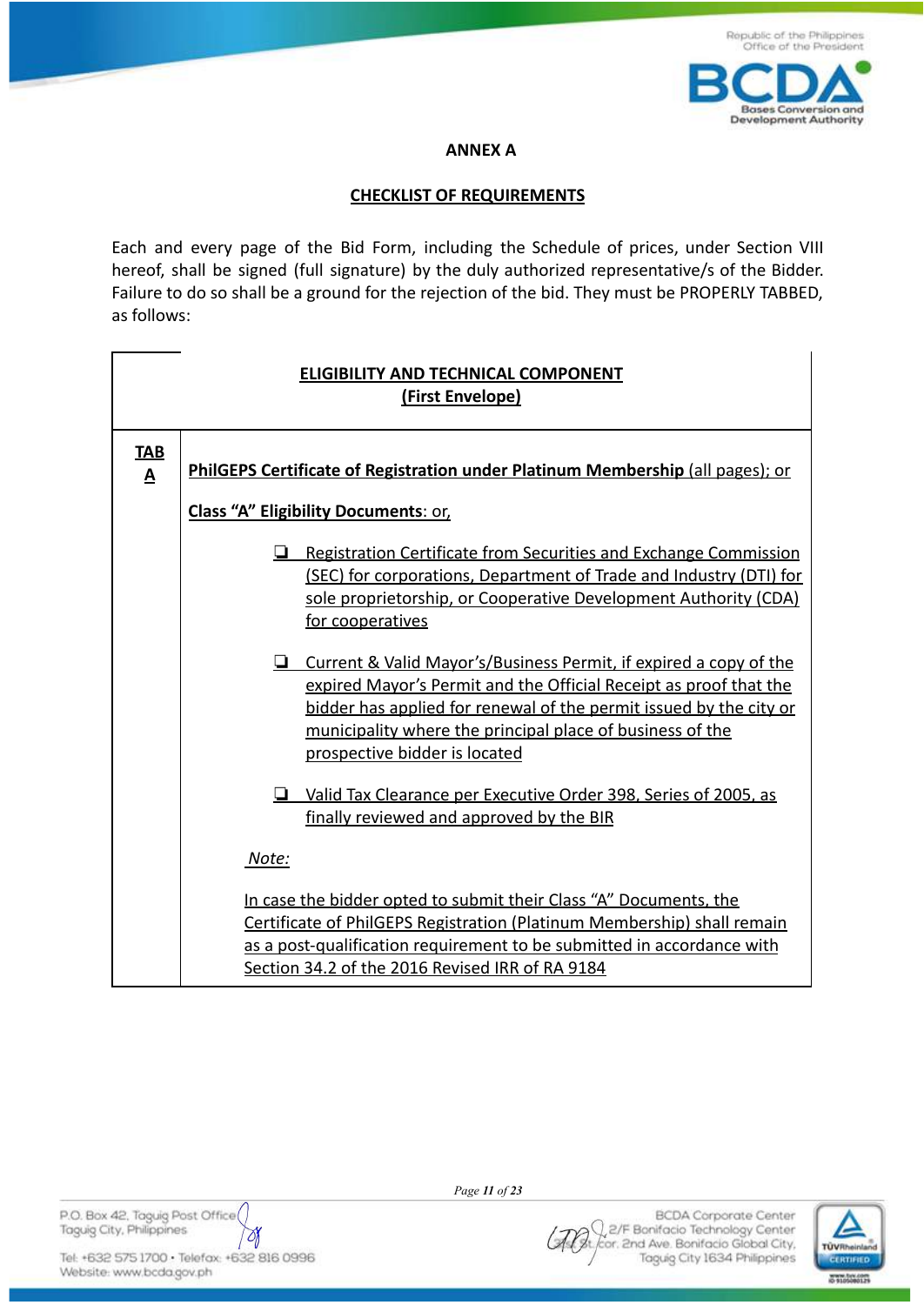



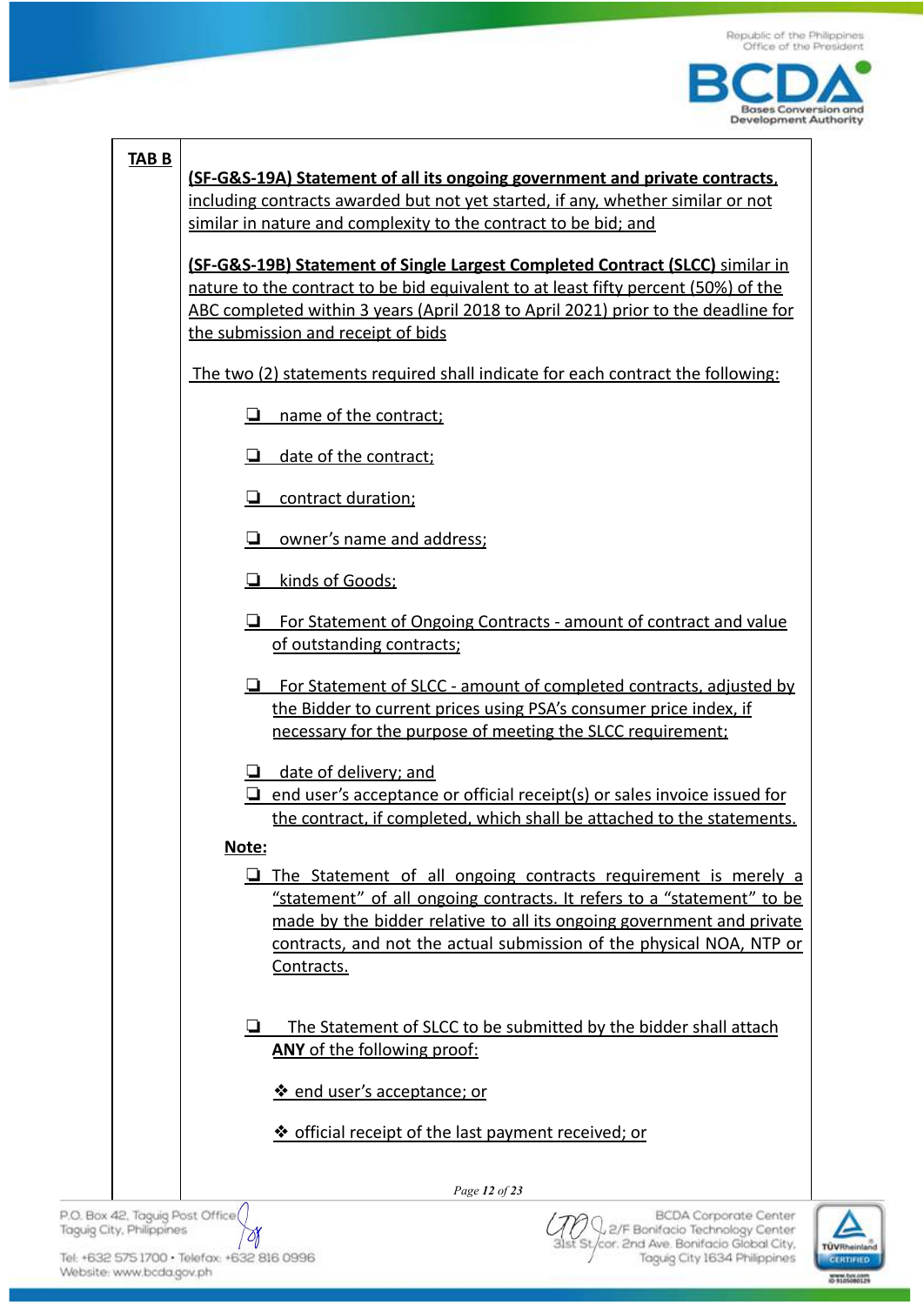

|                                        | Sales invoice                                                                                                                                                                                                                                                                                                                       |
|----------------------------------------|-------------------------------------------------------------------------------------------------------------------------------------------------------------------------------------------------------------------------------------------------------------------------------------------------------------------------------------|
| <b>TAB C</b>                           | <b>Bid Security in ANY of the following:</b>                                                                                                                                                                                                                                                                                        |
|                                        | <b>Q Cash or Cashier's/Manager's Check</b> issued by a Universal or<br>Commercial Bank (2% of the ABC) or;                                                                                                                                                                                                                          |
|                                        | <b>E</b> Bank Draft/Guarantee or Irrevocable Letter of Credit issued by a<br>Universal or Commercial Bank. Provided, however, that it shall be<br>confirmed or authenticated by a Universal or Commercial Bank, if<br>issued by a foreign bank (2% of the ABC) or:                                                                  |
|                                        | $\Box$ Surety Bond with a Certificate from the Insurance Commission (5% of<br>the ABC); or                                                                                                                                                                                                                                          |
|                                        | <b>Notarized Bid Securing Declaration</b>                                                                                                                                                                                                                                                                                           |
|                                        | Note:                                                                                                                                                                                                                                                                                                                               |
|                                        | The bid security shall be valid for one hundred twenty (120) calendar days<br>from the date of bid opening.                                                                                                                                                                                                                         |
| <u>TAB</u><br>$\overline{\mathbf{D}}$  | <b>Conformity with Technical Specifications, Section VII</b>                                                                                                                                                                                                                                                                        |
| <b>TABE</b>                            | <b>Conformity with Schedule of Requirements, Section VI</b>                                                                                                                                                                                                                                                                         |
| <b>TABF</b>                            | Notarized Omnibus Sworn Statement in accordance with Section 25.3 of the<br>2016 Revised IRR of RA 9184, and using the form prescribed in Section VIII.<br><b>Bidding Forms</b>                                                                                                                                                     |
|                                        | Note: The Omnibus Sworn Statement shall be accompanied by the duly<br>notarized Special Power of Attorney, Board/Partnership Resolution, or<br>Secretary's Certificate, whichever is applicable                                                                                                                                     |
| <b>TAB</b><br>$\underline{\mathsf{G}}$ | <b>Audited Financial Statements, showing, among others, the Supplier's total and</b><br>current assets and liabilities, stamped "received" by the BIR or it's duly<br>accredited and authorized institutions, for the preceding calendar year which<br>should not be earlier than two (2) years from the date of submission of bid. |

P.O. Box 42, Taguig Post Office

Tel: +632 575 1700 · Telefax: +632 816 0996 Website: www.bcda.gov.ph

 $\forall$ 



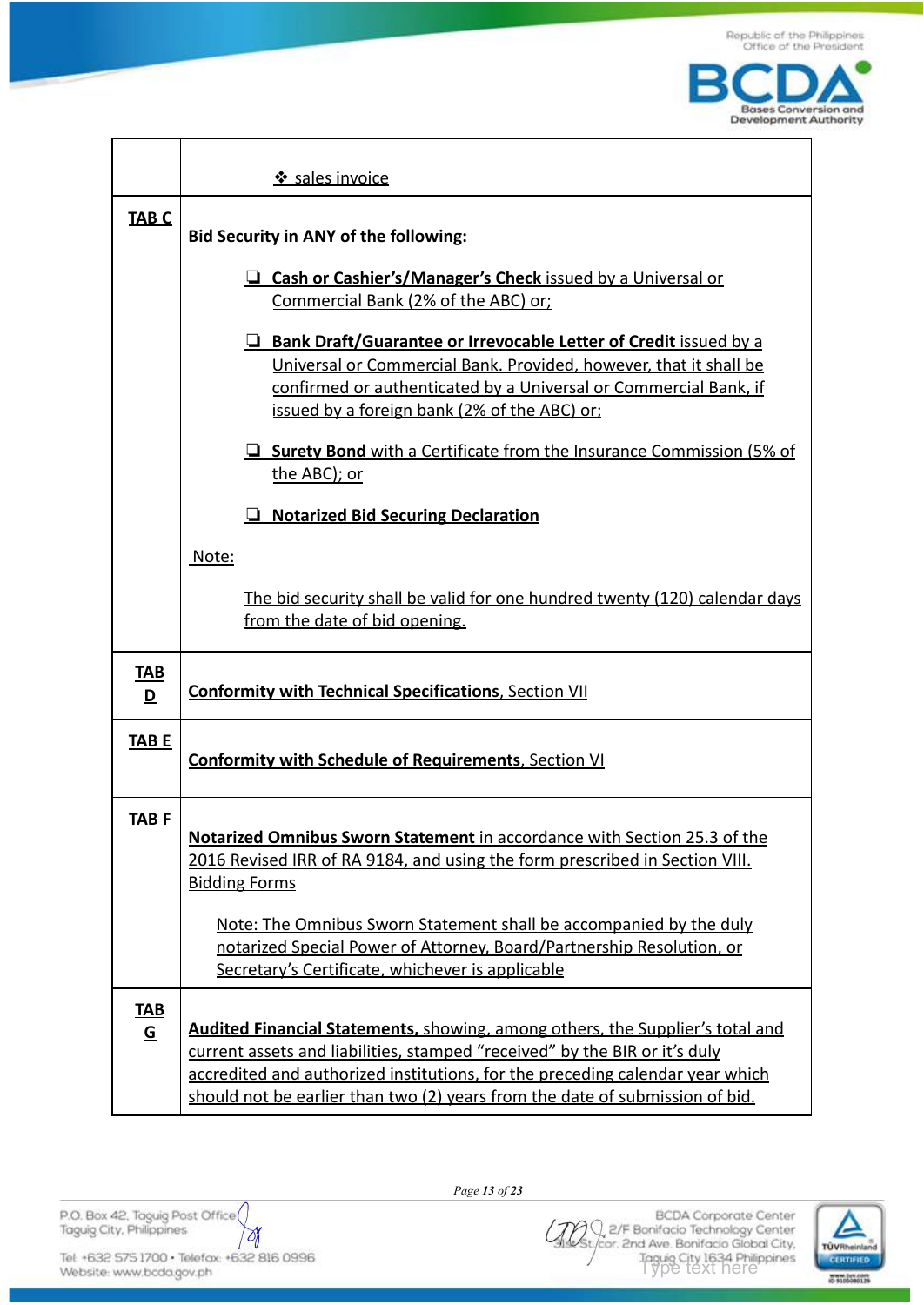

| <b>TAB</b><br>H | <b>Computation of Net Financial Contracting Capacity (NFCC)</b> in accordance with  |
|-----------------|-------------------------------------------------------------------------------------|
|                 | ITB Clause 5 (Section IX, Bidding Forms) OR Committed Line of Credit from a         |
|                 | Universal or Commercial Bank at least equal to ten percent (10%) of the ABC to      |
|                 | be bid.                                                                             |
|                 | FORMULA:                                                                            |
|                 | $NFCC = [(Current assets minus current liabilities) (15)] minus the value of all$   |
|                 | outstanding or uncompleted portions of the projects under ongoing                   |
|                 | contracts, including awarded contracts yet to be started, coinciding with the       |
|                 | contract to be bid.                                                                 |
|                 |                                                                                     |
| <b>TABI</b>     |                                                                                     |
|                 | Joint Venture Agreement (JVA) in case the joint venture is already in existence, or |
|                 | <b>Duly Notarized Statements</b> from all the potential joint venture partners in   |
|                 | accordance with Section 23.1(b) of the 2016 Revised IRR of RA 9184, if              |
|                 | applicable.                                                                         |
|                 |                                                                                     |
|                 | <b>Each partner</b> of the joint venture shall submit their respective PhilGEPS     |
|                 | Certificates of Registration in accordance with Section 8.5.2 of this IRR. The      |
|                 | submission of technical and financial eligibility documents by any of the joint     |
|                 | venture partners constitutes compliance: Provided, That the partner responsible     |
|                 | to submit the NFCC shall likewise submit the Statement of all of its ongoing        |
|                 | contracts and Audited Financial Statements.                                         |
|                 |                                                                                     |
|                 | Other documentary requirements under RA No. 9184, as applicable:                    |
|                 |                                                                                     |
| <b>TAB J</b>    |                                                                                     |
|                 | (For foreign bidders claiming by reason of their country's extension of reciprocal  |
|                 | rights to Filipinos) Certification from the relevant government office of their     |
|                 | country stating that Filipinos are allowed to participate in government             |
|                 | procurement activities for the same item or product.                                |
|                 |                                                                                     |
| <b>TABK</b>     |                                                                                     |
|                 | Certification from the DTI if the Bidder claims preference as a Domestic Bidder or  |
|                 | Domestic Entity                                                                     |
|                 |                                                                                     |
|                 |                                                                                     |

P.O. Box 42, Taguig Post Office

Tel: +632 575 1700 · Telefax: +632 816 0996 Website: www.bcda.gov.ph

 $\forall$ 

*Page 14 of 23*



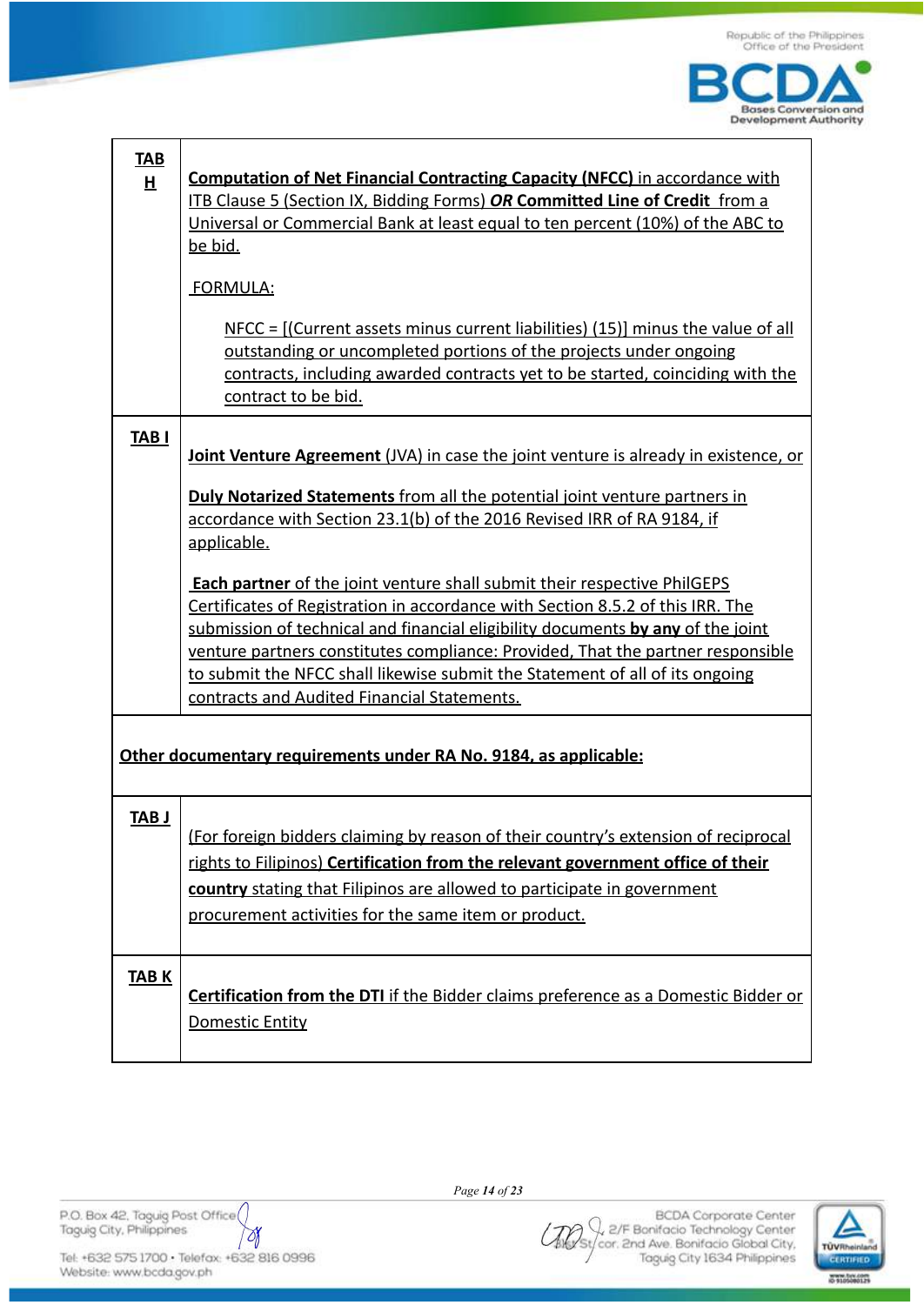





P.O. Box 42, Taguig Post Office M

Tel: +632 575 1700 · Telefax: +632 816 0996 Website: www.bcda.gov.ph

*Page 15 of 23*

**BCDA** Corporate Center 2/F Bonifacio Technology Center k, cor. 2nd Ave. Bonifacio Global City, Taguig City 1634 Philippines

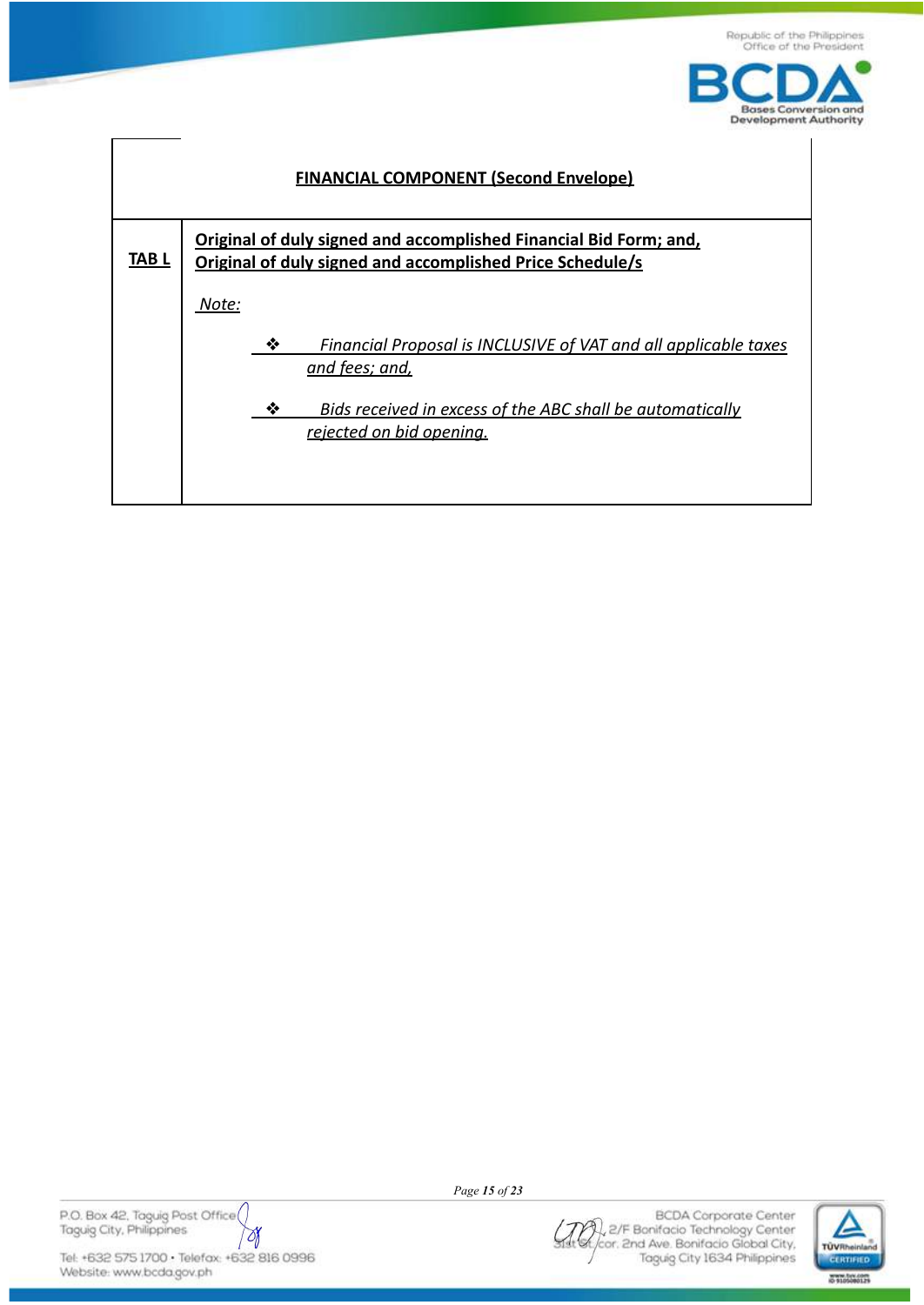

### **ANNEX B**

# Sample Forms: Goods and Services for Ongoing and Completed Contracts Statement of All Ongoing Government and Private Contracts Including Contracts Awarded but not yet Started

Statement of All Ongoing Government and Private Contracts

**SF-G&S-19A** 

| Including Contracts Awarded but not yet Started |                                         |                             |                                    |                       |                              |                                             |                         |
|-------------------------------------------------|-----------------------------------------|-----------------------------|------------------------------------|-----------------------|------------------------------|---------------------------------------------|-------------------------|
| <b>Business Name</b><br><b>Business Address</b> | <u> 1986 - Johann Barbara, martin a</u> |                             |                                    |                       |                              |                                             |                         |
| Name of the<br>Contract                         | Date of the<br>Contract                 | Contract<br><b>Duration</b> | <b>Owner's Name</b><br>and Address | <b>Kinds of Goods</b> | <b>Amount of</b><br>Contract | <b>Value of</b><br>Outstanding<br>Contracts | <b>Date of Delivery</b> |
| <b>Government</b><br>Contracts:                 |                                         |                             |                                    |                       |                              |                                             |                         |
| 1.                                              |                                         |                             |                                    |                       |                              |                                             |                         |
| 2.                                              |                                         |                             |                                    |                       |                              |                                             |                         |
| <b>Private</b><br><b>Contracts:</b>             |                                         |                             |                                    |                       |                              |                                             |                         |
| 1.                                              |                                         |                             |                                    |                       |                              |                                             |                         |
| 2.                                              |                                         |                             |                                    |                       |                              |                                             |                         |
| <b>Total Amount:</b>                            |                                         |                             |                                    |                       |                              |                                             |                         |
| *Continue in a separate sheet if necessary      |                                         |                             |                                    |                       |                              |                                             |                         |

Submitted by

Signature over Printed Name of Authorized Representative

Date

Note:

 $\Box$ If there is no ongoing contract including those awarded but not yet started, state none or equivalent term.

The total amount of the ongoing and awarded but not yet started contracts should be consistent with those used in the Net Financial Contracting<br>Capacity (NFCC).  $\Box$ 



Page 16 of 23

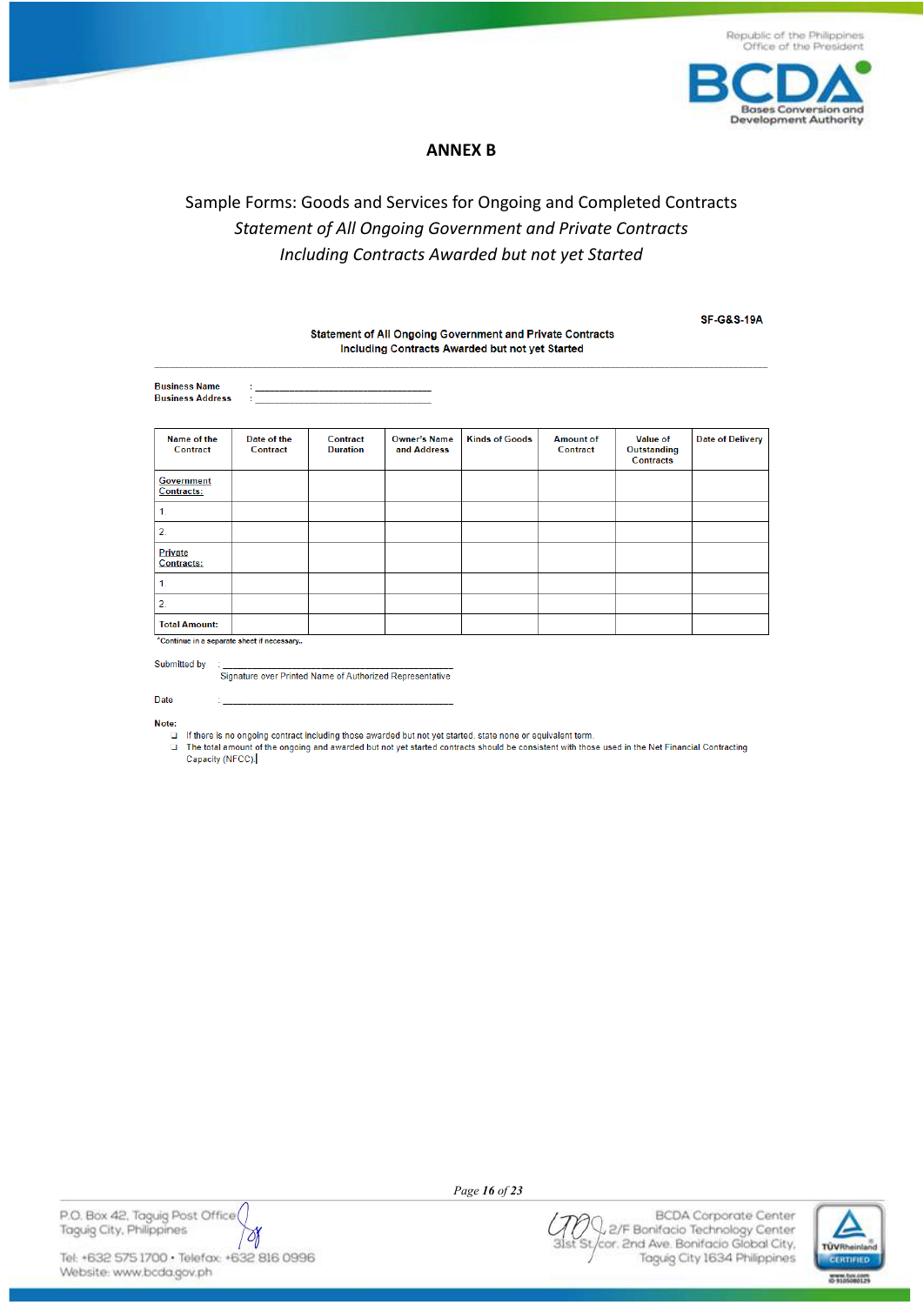



### **ANNEX C**

## **Omnibus Sworn Statement (Revised)**

*[shall be submitted with the Bid]*

\_\_\_\_\_\_\_\_\_\_\_\_\_\_\_\_\_\_\_\_\_\_\_\_\_\_\_\_\_\_\_\_\_\_\_\_\_\_\_\_\_\_\_\_\_\_\_\_\_\_\_\_\_\_\_\_\_\_\_\_\_\_\_\_\_\_\_\_\_\_\_\_\_

REPUBLIC OF THE PHILIPPINES )

CITY/MUNICIPALITY OF \_\_\_\_\_\_ ) S.S.

### **AFFIDAVIT**

I, [Name of Affiant], of legal age, [Civil Status], [Nationality], and residing at [Address of Affiant], after having been duly sworn in accordance with law, do hereby depose and state that:

*1. [Select one, delete the other:]*

*[If a sole proprietorship:]* I am the sole proprietor or authorized representative of [Name of Bidder] with office address at [address of Bidder];

*[If a partnership, corporation, cooperative, or joint venture:]* I am the duly authorized and designated representative of [Name of Bidder] with office address at [address of Bidder];

*2. [Select one, delete the other:]*

*[If a sole proprietorship:]* As the owner and sole proprietor, or authorized representative of [Name of Bidder], I have full power and authority to do, execute and perform any and all acts necessary to participate, submit the bid, and to sign and execute the ensuing contract for [Name of the Project] of the [Name of the Procuring Entity], as shown in the attached duly notarized Special Power of Attorney;

*[If a partnership, corporation, cooperative, or joint venture:]* I am granted full power and authority to do, execute and perform any and all acts necessary to participate, submit the bid, and to sign and execute the ensuing contract for [Name of the Project] of the [Name of the Procuring Entity], as shown in the attached [state title of attached document showing proof of authorization (e.g., duly notarized Secretary's Certificate, Board/Partnership Resolution, or Special Power of Attorney, whichever is applicable;)];

3. [Name of Bidder] is not "blacklisted" or barred from bidding by the Government of the Philippines or any of its agencies, offices, corporations, or Local Government Units, foreign government/foreign or international financing institution whose blacklisting rules have been recognized by the Government Procurement Policy Board, **by itself or by relation, membership, association, affiliation, or controlling interest with another**

*Page 17 of 23*

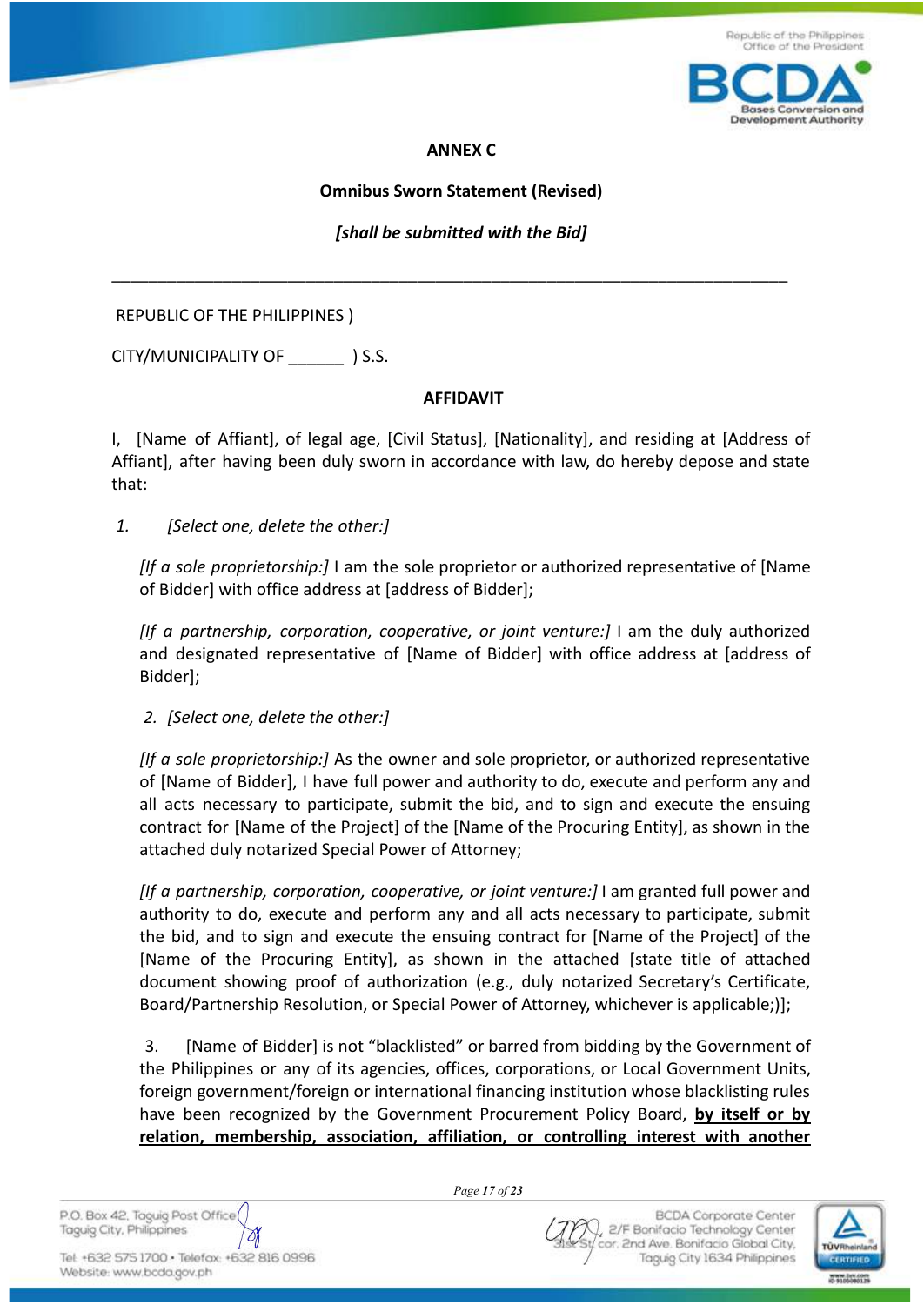

# **blacklisted person or entity as defined and provided for in the Uniform Guidelines on Blacklisting;**

- 4. Each of the documents submitted in satisfaction of the bidding requirements is an authentic copy of the original, complete, and all statements and information provided therein are true and correct;
- 5. [Name of Bidder] is authorizing the Head of the Procuring Entity or its duly authorized representative(s) to verify all the documents submitted;
- *6. [Select one, delete the rest:]*

*[If a sole proprietorship:]* The owner or sole proprietor is not related to the Head of the Procuring Entity, members of the Bids and Awards Committee (BAC), the Technical Working Group, and the BAC Secretariat, the head of the Project Management Office or the end-user unit, and the project consultants by consanguinity or affinity up to the third civil degree;

*[If a partnership or cooperative:]* None of the officers and members of *[Name of Bidder]* is related to the Head of the Procuring Entity, members of the Bids and Awards Committee (BAC), the Technical Working Group, and the BAC Secretariat, the head of the Project Management Office or the end-user unit, and the project consultants by consanguinity or affinity up to the third civil degree;

*[If a corporation or joint venture:]* None of the officers, directors, and controlling stockholders of *[Name of Bidder]* is related to the Head of the Procuring Entity, members of the Bids and Awards Committee (BAC), the Technical Working Group, and the BAC Secretariat, the head of the Project Management Office or the end-user unit, and the project consultants by consanguinity or affinity up to the third civil degree;

- 7. *[Name of Bidder]* complies with existing labor laws and standards; and
- 8. *[Name of Bidder]* is aware of and has undertaken the responsibilities as a Bidder in compliance with the Philippine Bidding Documents, which includes:
	- A. Carefully examining all of the Bidding Documents;
	- B. Acknowledging all conditions, local or otherwise, affecting the implementation of the Contract;
	- C. Making an estimate of the facilities available and needed for the contract to be bid, if any; an
	- D. Inquiring or securing Supplemental/Bid Bulletin(s) issued for the *[Name of the Project]*.
- 9. *[Name of Bidder]* did not give or pay directly or indirectly, any commission, amount, fee, or any form of consideration, pecuniary or otherwise, to any person or official,

*Page 18 of 23*

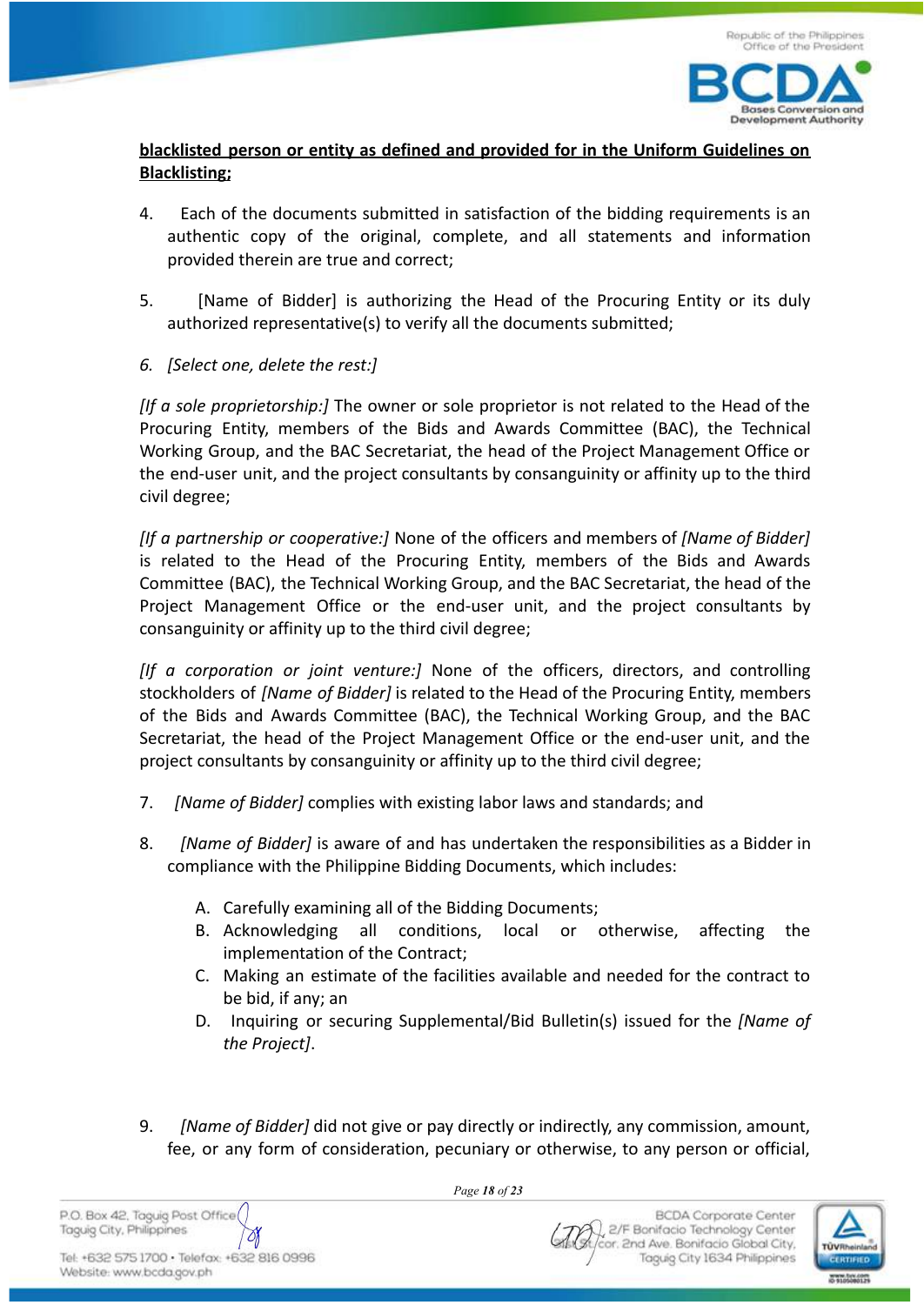

personnel or representative of the government in relation to any procurement project or activity.

- **10. In case advance payment was made or given, failure to perform or deliver any of the obligations and undertakings in the contract shall be sufficient grounds to constitute criminal liability for Swindling (Estafa) or the commission of fraud with unfaithfulness or abuse of confidence through misappropriating or converting any payment received by a person or entity under an obligation involving the duty to deliver certain goods or services, to the prejudice of the public and the government of the Philippines pursuant to Article 315 of Act No. 3815 s. 1930, as amended, or the Revised Penal Code.**
- **IN WITNESS WHEREOF,** I have hereunto set my hand this day of , 20 at \_\_\_\_\_\_\_\_\_\_\_\_, Philippines.

*[Insert NAME OF BIDDER OR ITS AUTHORIZED REPRESENTATIVE]*

*[Insert signatory's legal capacity]*

Affiant

*[Jurat]*

*[Format shall be based on the latest Rules on Notarial Practice]*

P.O. Box 42, Taguig Post Office Taguig City, Philippines Ø

Tel: +632 575 1700 · Telefax: +632 816 0996 Website: www.bcda.gov.ph

*Page 19 of 23*

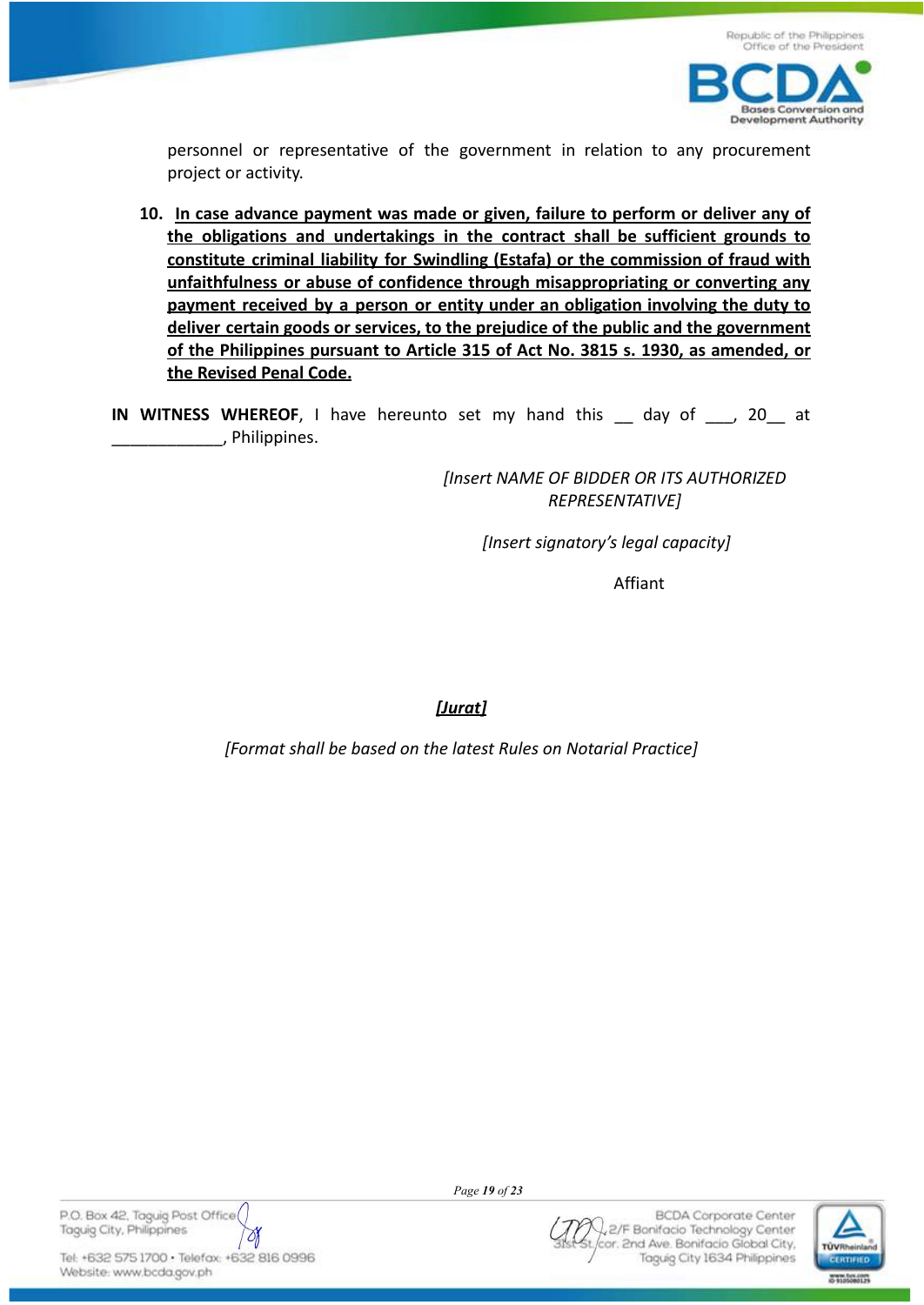

**Development Authority** 

### **ANNEX D**

## *Bid Securing Declaration Form*

# *[shall be submitted with the Bid if bidder opts to provide this form of bid security]*

*\_\_\_\_\_\_\_\_\_\_\_\_\_\_\_\_\_\_\_\_\_\_\_\_\_\_\_\_\_\_\_\_\_\_\_\_\_\_\_\_\_\_\_\_\_\_\_\_\_\_\_\_\_\_\_\_\_\_\_\_\_\_\_\_\_\_\_\_\_\_\_\_\_*

*REPUBLIC OF THE PHILIPPINES) CITY OF \_\_\_\_\_\_\_\_\_\_\_\_\_\_\_\_\_\_\_\_\_\_\_) S.S.*

# *BID SECURING DECLARATION Project Identification No.: [Insert number]*

*To: [Insert name and address of the Procuring Entity]*

*I/We, the undersigned, declare that:*

- *1. I/We understand that, according to your conditions, bids must be supported by a Bid Security, which may be in the form of a Bid Securing Declaration.*
- *2. I/We accept that: (a) I/we will be automatically disqualified from bidding for any procurement contract with any procuring entity for a period of two (2) years upon receipt of your Blacklisting Order; and, (b) I/we will pay the applicable fine provided under Section 6 of the Guidelines on the Use of Bid Securing Declaration, within fifteen (15) days from receipt of the written demand by the procuring entity for the commission of acts resulting to the enforcement of the bid securing declaration under Sections 23.1(b), 34.2, 40.1 and 69.1, except 69.1(f),of the IRR of RA No. 9184; without prejudice to other legal action the government may undertake.*
- *3. I/We understand that this Bid Securing Declaration shall cease to be valid on the following circumstances:*
	- *a. Upon expiration of the bid validity period, or any extension thereof pursuant to your request;*
	- *b. I am/we are declared ineligible or post-disqualified upon receipt of your notice to such effect, and (i) I/we failed to timely file a request for reconsideration or (ii) I/we filed a waiver to avail of said right; and*
	- *c. I am/we are declared the bidder with the Lowest Calculated Responsive Bid, and I/we have furnished the performance security and signed the Contract.*

P.O. Box 42, Taguig Post Office Taguig City, Philippines  $\delta$  *Page 20 of 23*

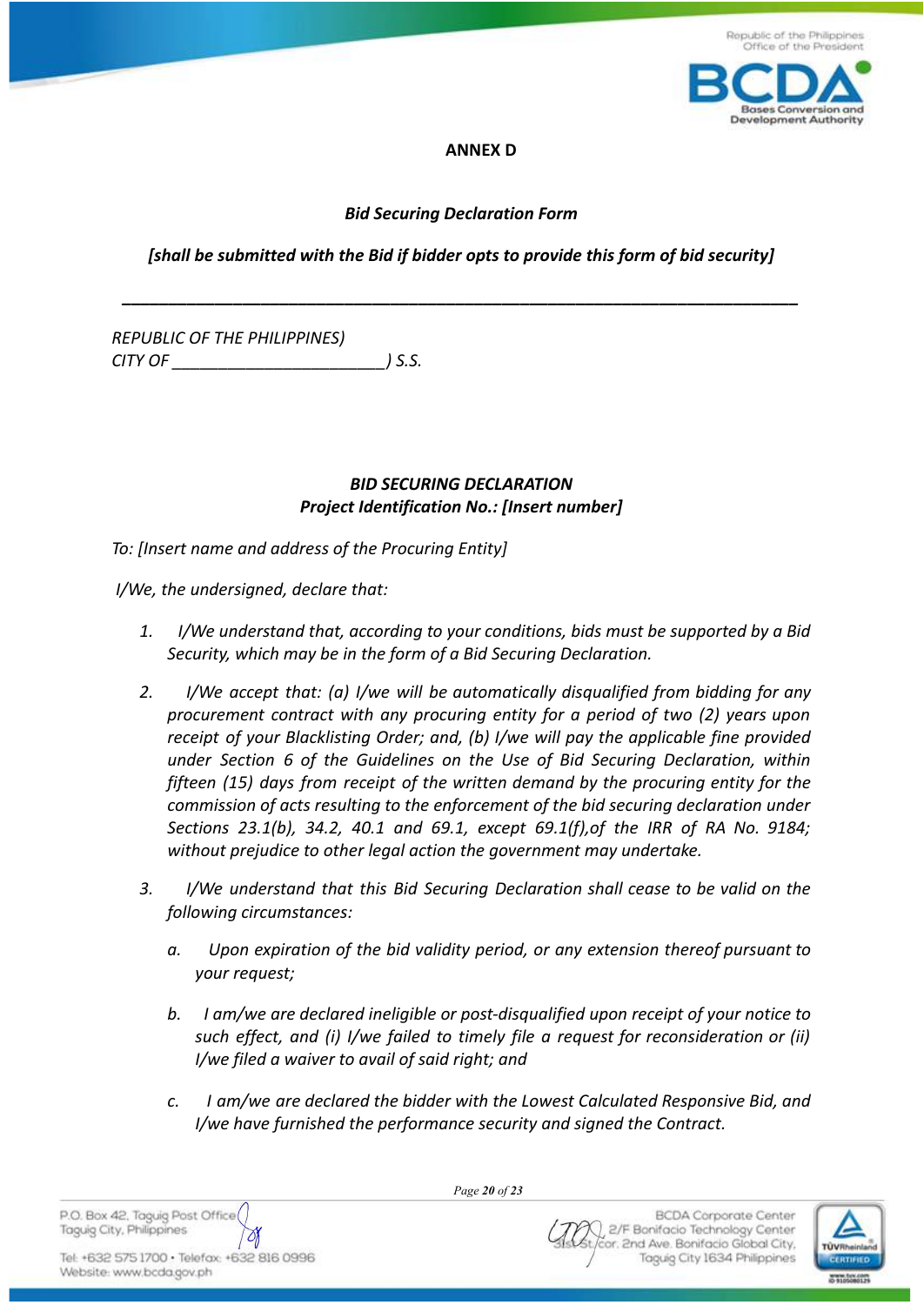

*IN WITNESS WHEREOF, I/We have hereunto set my/our hand/s this \_\_\_\_ day of [month] [year] at [place of execution].*

> *[Insert NAME OF BIDDER OR ITS AUTHORIZED REPRESENTATIVE] [Insert signatory's legal capacity]*

> > *Affiant*

*[Jurat]*

*[Format shall be based on the latest Rules on Notarial Practice]*

P.O. Box 42, Taguig Post Office Taguig City, Philippines Ŋ

Tel: +632 575 1700 · Telefax: +632 816 0996 Website: www.bcda.gov.ph

*Page 21 of 23*

**BCDA** Corporate Center n 2/F Bonifacio Technology Center cor. 2nd Ave. Bonifacio Global City, Taguig City 1634 Philippines

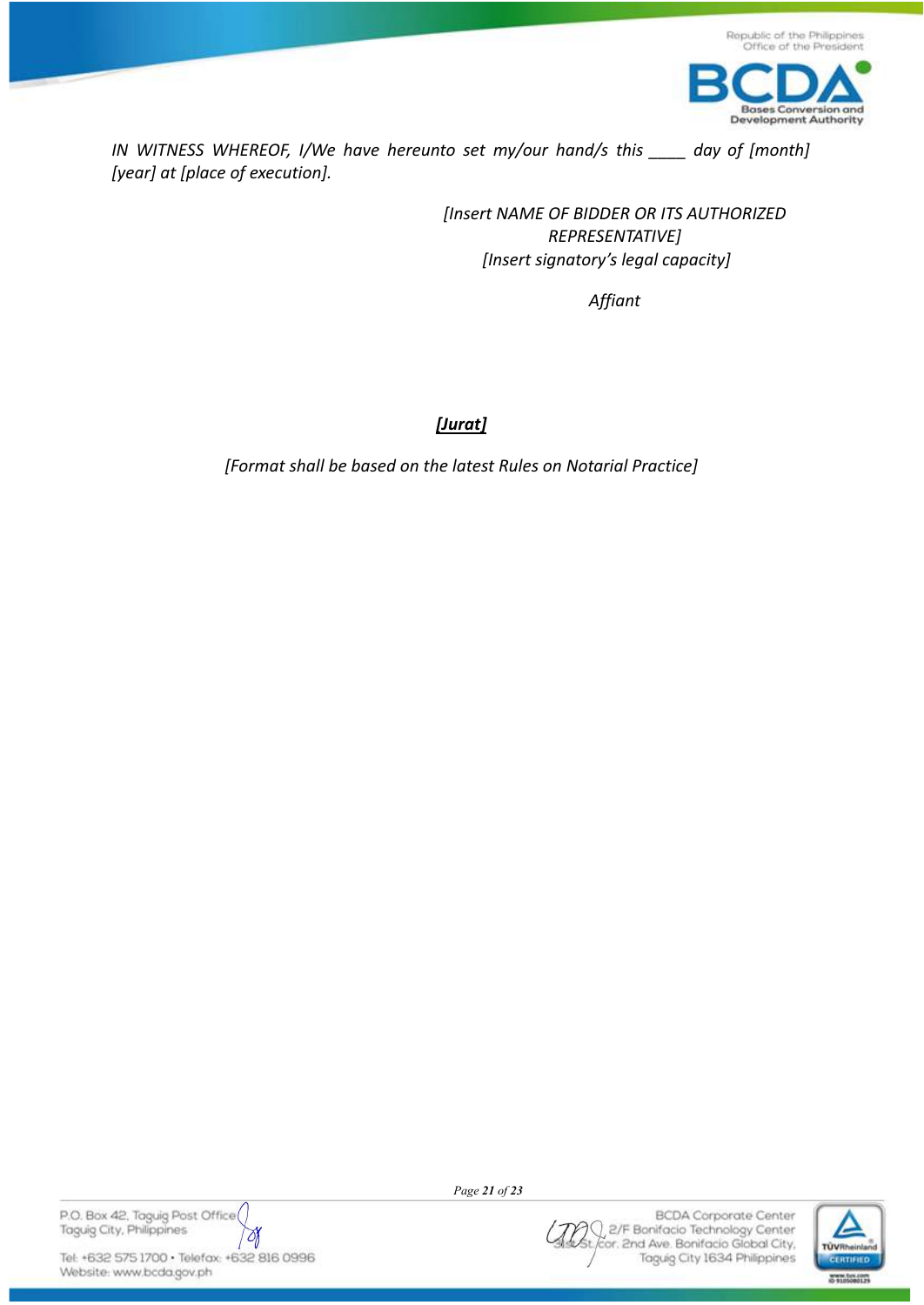

Republic of the Philippines

#### **ANNEX E**

#### **Bid Form for the Procurement of Goods**

*[shall be submitted with the Bid]*

**\_\_\_\_\_\_\_\_\_\_\_\_\_\_\_\_\_\_\_\_\_\_\_\_\_\_\_\_\_\_\_\_\_\_\_\_\_\_\_\_\_\_\_\_\_\_\_\_\_\_\_\_\_\_\_\_\_\_\_\_\_\_\_\_\_\_\_\_\_\_\_\_\_**

**BID FORM**

**Date : \_\_\_\_\_\_\_\_\_\_\_\_\_\_\_\_\_ Project Identification No. :** 

*To: [name and address of Procuring Entity]*

**Having examined the Philippine Bidding Documents (PBDs) including the Supplemental or Bid Bulletin Numbers** *[insert numbers],* **the receipt of which is hereby duly acknowledged, we, the undersigned, offer to** *[supply/deliver***/***perform] [description of the Goods]* **in conformity with the said PBDs for the sum of** *[total Bid amount in words and figures]* **or the total calculated bid price, as evaluated and corrected for computational errors, and other bid modifications in accordance with the Price Schedules attached herewith and made part of this Bid. The total bid price includes the cost of all taxes, such as, but not limited to:** *[specify the applicable taxes, e.g. (i) value added tax (VAT), (ii) income tax, (iii) local taxes, and (iv) other fiscal levies and duties],* **which are itemized herein or in the Price Schedules,**

**If our Bid is accepted, we undertake:**

- **a. to deliver the goods in accordance with the delivery schedule specified in the Schedule of Requirements of the Philippine Bidding Documents (PBDs);**
- **b. to provide a performance security in the form, amounts, and within the times prescribed in the PBDs;**
- **c. to abide by the Bid Validity Period specified in the PBDs and it shall remain binding upon us at any time before the expiration of that period.**

*[Insert this paragraph if Foreign-Assisted Project with the Development Partner:*

**Commissions or gratuities, if any, paid or to be paid by us to agents relating to this Bid, and to contract execution if we are awarded the contract, are listed below:**

**Name and address Amount and Purpose of**

**\_\_\_\_\_\_\_\_\_\_\_\_\_\_\_\_\_\_\_\_\_\_\_\_\_\_\_\_\_\_\_\_\_\_\_\_\_\_\_\_\_\_\_\_\_\_\_\_ \_\_\_\_\_\_\_\_\_\_\_\_\_\_\_\_\_\_\_\_\_\_\_\_\_\_\_\_\_\_\_\_\_\_\_\_\_\_\_\_\_\_\_\_\_\_\_\_**

**of agentCurrencyCommission or gratuity**

P.O. Box 42, Taguig Post Office Taguig City, Philippines  $\partial f$ 

Tel: +632 575 1700 · Telefax: +632 816 0996 Website: www.bcda.gov.ph

*Page 22 of 23*